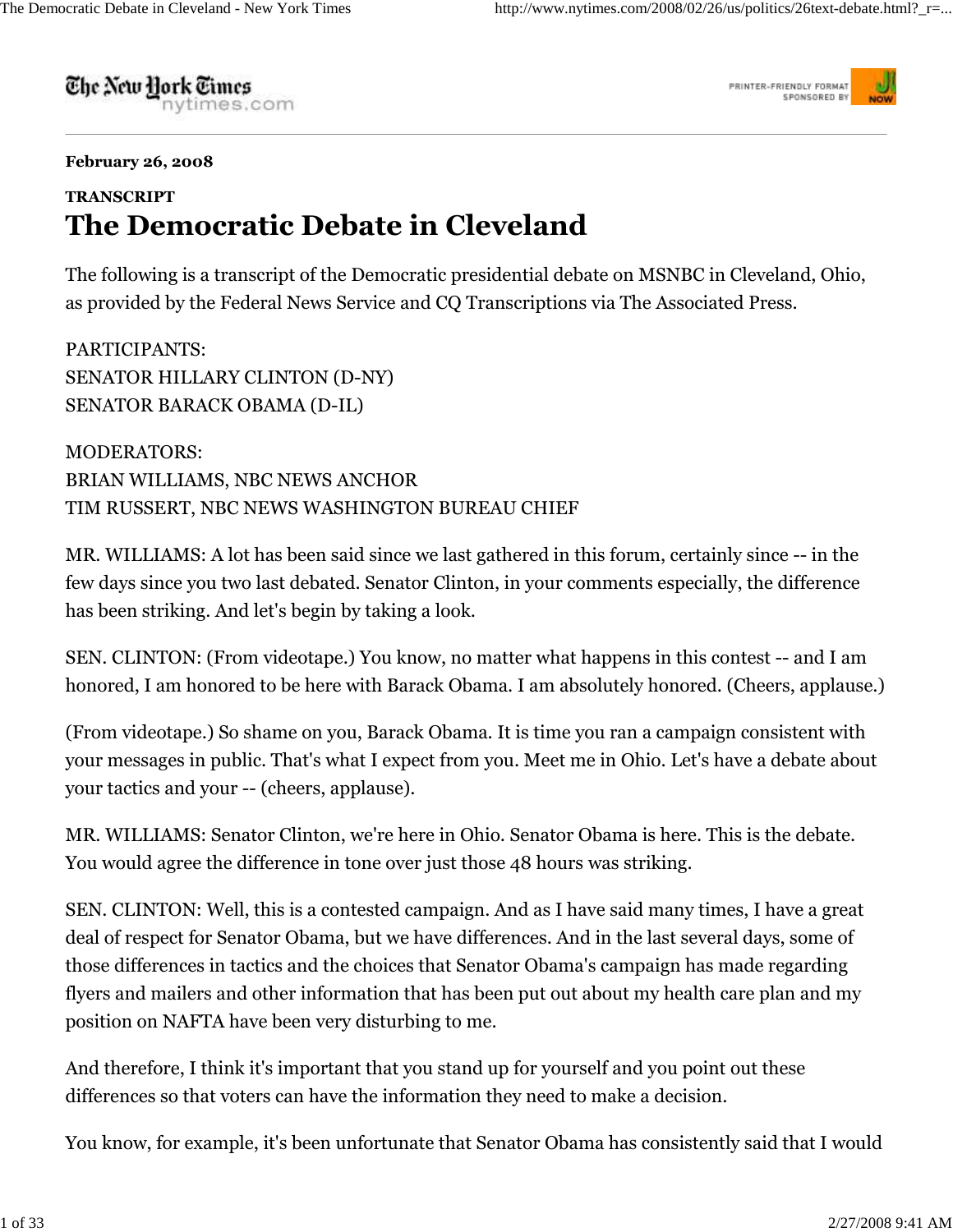force people to have health care whether they could afford it or not. You know, health care reform and achieving universal health care is a passion of mine. It is something I believe in with all my heart. And every day that I'm campaigning, and certainly here throughout Ohio, I've met so many families -- happened again this morning in Lorain -- who are just devastated because they don't get the health care they deserve to have. And unfortunately it's a debate we should have that is accurate and is based in facts about my plan and Senator Obama's plan, because my plan will cover everyone and it will be affordable. And on many occasions, independent experts have concluded exactly that.

And Senator Obama's plan does not cover everyone. It would leave, give or take, 15 million people out. So we should have a good debate that uses accurate information, not false, misleading, and discredited information, especially on something as important as whether or not we will achieve quality, affordable health care for everyone. That's my goal. That's what I'm fighting for, and I'm going to stand up for that.

MR. WILLIAMS: On the topic of accurate information, and to that end, one of the things that has happened over the past 36 hours -- a photo went out the website The Drudge Report, showing Senator Obama in the native garb of a nation he was visiting, as you have done in a host country on a trip overseas.

Matt Drudge on his website said it came from a source inside the Clinton campaign. Can you say unequivocally here tonight it did not?

SEN. CLINTON: Well, so far as I know, it did not. And I certainly know nothing about it and have made clear that that's not the kind of behavior that I condone or expect from the people working in my campaign. But we have no evidence where it came from.

So I think that it's clear what I would do if it were someone in my campaign, as I have in the past: asking people to leave my campaign if they do things that I disagree with.

MR. WILLIAMS: Senator Obama, your response.

SEN. OBAMA: Well, first of all, I take Senator Clinton at her word that she knew nothing about the photo. So I think that's something that we can set aside.

I do want to focus on the issue of health care because Senator Clinton has suggested that the flyer that we put out, the mailing that we put out, was inaccurate. Now, keep in mind that I have consistently said that Senator Clinton's got a good health care plan. I think I have a good health care plan. I think mine is better, but I have said that 95 percent of our health care plan is similar.

I have endured over the course of this campaign repeatedly negative mailing from Senator Clinton in Iowa, in Nevada and other places suggesting that I want to leave 15 million people out.

According to Senator Clinton, that is accurate. I dispute it, and I think it is inaccurate. On the other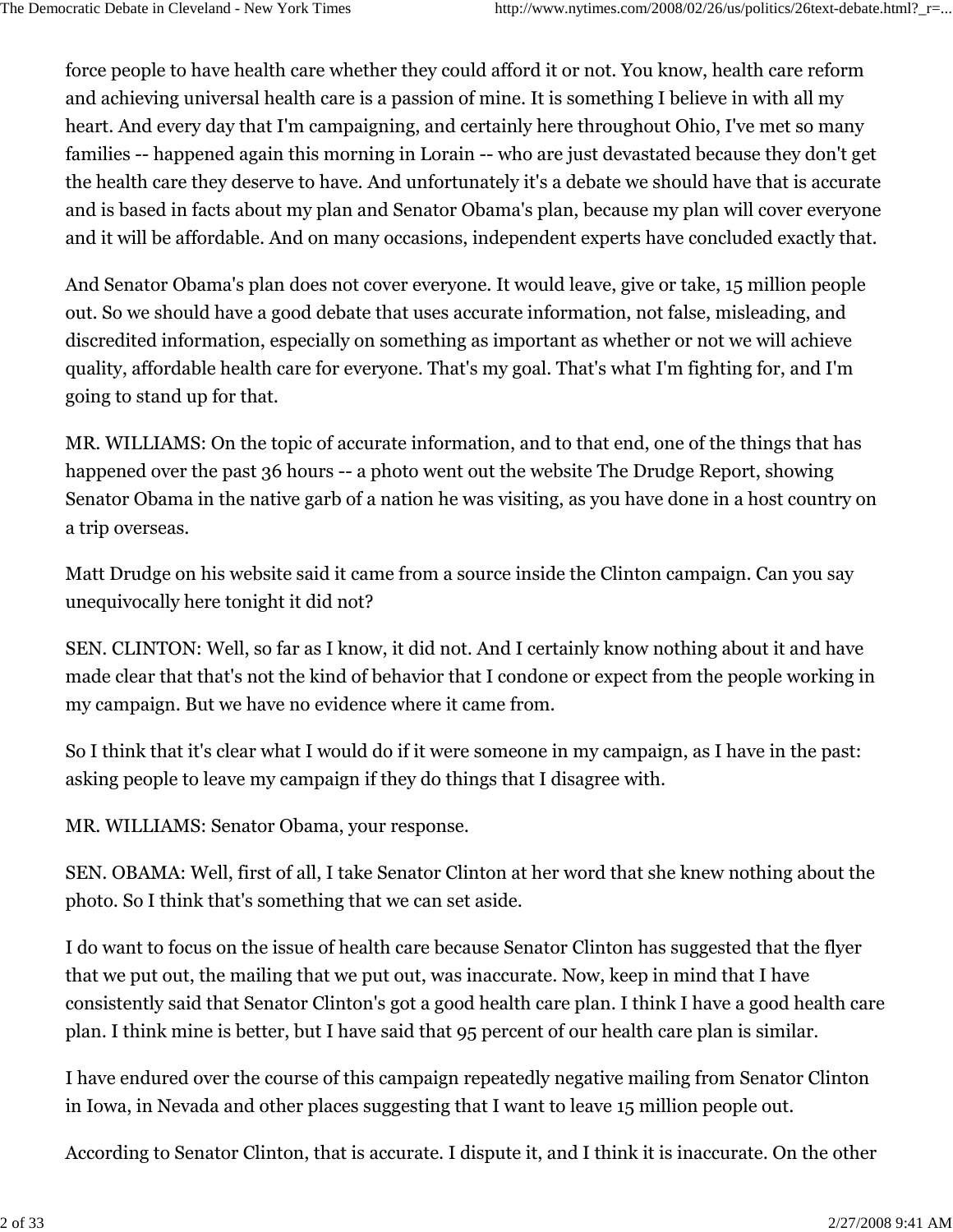hand, I don't fault Senator Clinton for wanting to point out what she thinks is an advantage to her plan.

The reason she thinks that there are more people covered under her plan than mine is because of a mandate. That is not a mandate for the government to provide coverage to everybody; it is a mandate that every individual purchase health care.

And the mailing that we put out accurately indicates that the main difference between Senator Clinton's plan and mine is the fact that she would force in some fashion individuals to purchase health care.

If it was not affordable, she would still presumably force them to have it, unless there is a hardship exemption as they've done in Massachusetts, which leaves 20 percent of the uninsured out. And if that's the case, then, in fact, her claim that she covers everybody is not accurate.

Now, Senator Clinton has not indicated how she would enforce this mandate. She hasn't indicated what level of subsidy she would provide to assure that it was, in fact, affordable. And so it is entirely legitimate for us to point out these differences.

But I think it's very important to understand the context of this, and that is that Senator Clinton has -- her campaign, at least -- has constantly sent out negative attacks on us, e-mail, robocalls, flyers, television ads, radio calls.

And, you know, we haven't whined about it because I understand that's the nature of these campaigns, but to suggest somehow that our mailing is somehow different from the kinds of approaches that Senator Clinton has taken throughout this campaign I think is simply not accurate.

MR. WILLIAMS: And Senator Clinton, on this subject --

SEN. CLINTON: But I have to -- I have to respond to that because this is not just any issue, and certainly we've had a vigorous back and forth on both sides of our campaign. But this is an issue that goes to the heart of whether or not this country will finally do what is right, and that is to provide quality affordable health care to every single person.

Senator Obama has a mandate in his plan. It's a mandate on parents to provide health insurance for their children. That's about 150 million people who would be required to do that. The difference between Senator Obama and myself is that I know, from the work I've done on health care for many years, that if everyone's not in the system we will continue to let the insurance companies do what's called cherry picking -- pick those who get insurance and leave others out.

We will continue to have a hidden tax, so that when someone goes to the emergency room without insurance -- 15 million or however many -- that amount of money that will be used to take care of that person will be then spread among all the rest of us.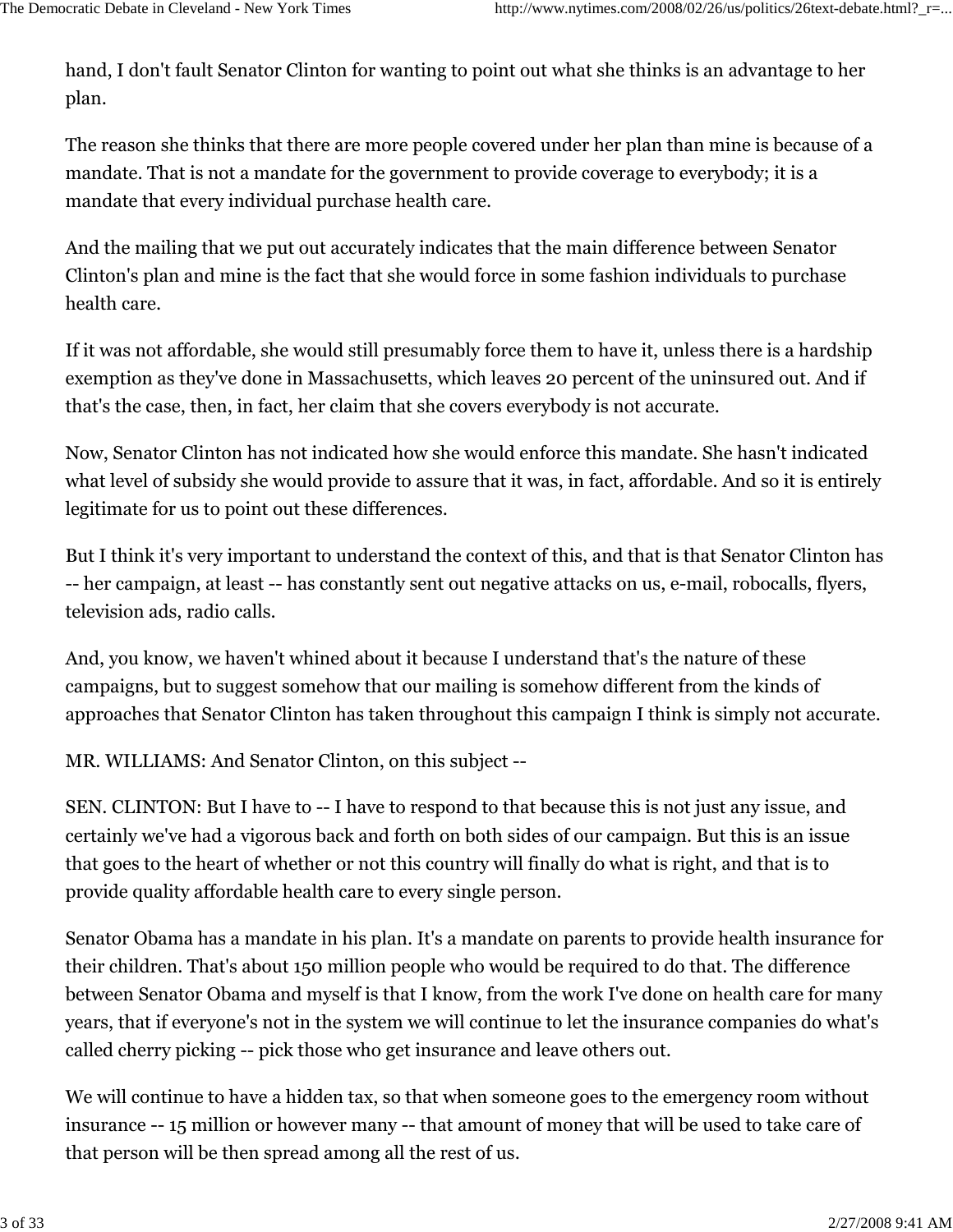And most importantly, you know, the kind of attack on my health care plan, which the University of Pennsylvania and others have said is misleading -- that attack goes right to the heart of whether or not we will be able to achieve universal health care. That's a core Democratic Party value. It's something that ever since Harry Truman we have stood for.

And what I find regrettable is that in Senator Obama's mailing that he has sent out across Ohio, it is almost as though the health insurance companies and the Republicans wrote it, because in my plan there is enough money, according to the independent experts who've evaluated it, to provide the kind of subsidies so that everyone would be able to afford it. It is not the same as a single state trying to do this, because the federal government has many more resources at its disposal.

```
SEN. OBAMA (?): (Inaudible.)
```
SEN. CLINTON: So I think it's imperative that we stand as Democrats for universal health care. I've staked out a claim for that. Senator Edwards did. Others have. But Senator Obama has not.

MR. WILLIAMS: Senator Obama, a quick response.

SEN. OBAMA: Well, look, I believe in universal health care, as does Senator Clinton. And this is - this is, I think, the point of the debate, is that Senator Clinton repeatedly claims that I don't stand for universal health care. And, you know, for Senator Clinton to say that, I think, is simply not accurate.

Every expert has said that anybody who wants health care under my plan will be able to obtain it. President Clinton's own secretary of Labor has said that my plan does more to reduce costs and as a consequence makes sure that the people who need health care right now all across Ohio, all across Texas, Rhode Island, Vermont, all across America, will be able to obtain it. And we do more to reduce costs than any other plan that's been out there.

Now, I have no objection to Senator Clinton thinking that her approach is superior, but the fact of the matter is, is that if, as we've heard tonight, we still don't know how Senator Clinton intends to enforce a mandate, and if we don't know the level of subsidies that she's going to provide, then you can have a situation, which we are seeing right now in the state of Massachusetts, where people are being fined for not having purchased health care but choose to accept the fine because they still can't afford it, even with the subsidies.

And they are then worse off. They then have no health care and are paying a fine above and beyond that.

MR. WILLIAMS: Thank you.

SEN. OBAMA: That is a genuine difference between myself and Senator Clinton.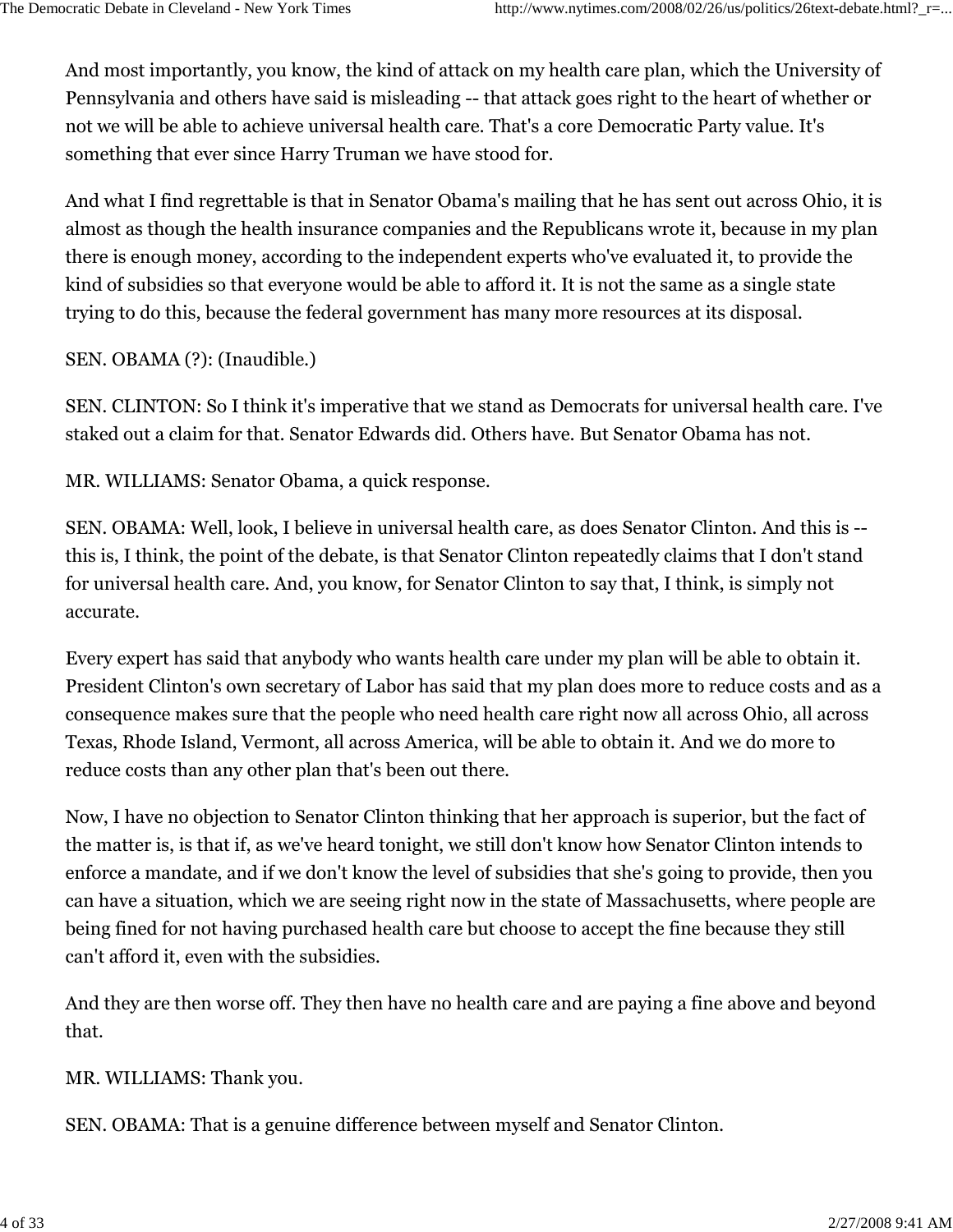And the last point I would make is, the insurance companies actually are happy to have a mandate. The insurance companies don't mind making sure that everybody has to purchase their product. That's not something they're objecting to. The question is, are we going to make sure that it is affordable for everybody? And that's my goal when I'm president of the United States.

MR. WILLIAMS: Senator, as you two --

SEN. CLINTON: You know, Brian -- Brian, wait a minute. I've got -- this is too important.

You know, Senator Obama has a mandate. He would enforce the mandate by requiring parents to buy insurance for their children.

SEN. OBAMA: This is true.

SEN. CLINTON: That is the case.

If you have a mandate, it has to be enforceable. So there's no difference here.

SEN. OBAMA: No, there is a difference.

SEN. CLINTON: It's just that I know that parents who get sick have terrible consequences for their children. So you can insure the children, and then you've got the bread-winner who can't afford health insurance or doesn't have it for him or herself.

And in fact, it would be as though Franklin Roosevelt said let's make Social Security voluntary - that's -- you know, that's -- let's let everybody get in it if they can afford it -- or if President Johnson said let's make Medicare voluntary.

SEN. OBAMA: Well, let me --

SEN. CLINTON: What we have said is that at the point of employment, at the point of contact with various government agencies, we would have people signed up. It's like when you get a 401(k), it's your employer. The employer automatically enrolls you. You would be enrolled.

And under my plan, it is affordable because, number one, we have enough money in our plan. A comparison of the plans like the ones we're proposing found that actually I would cover nearly everybody at a much lower cost than Senator Obama's plan because we would not only provide these health care tax credits, but I would limit the amount of money that anyone ever has to pay for a premium to a low percentage of your income. So it will be affordable.

Now, if you want to say that we shouldn't try to get everyone into health insurance, that's a big difference, because I believe if we don't have universal health care, we will never provide prevention.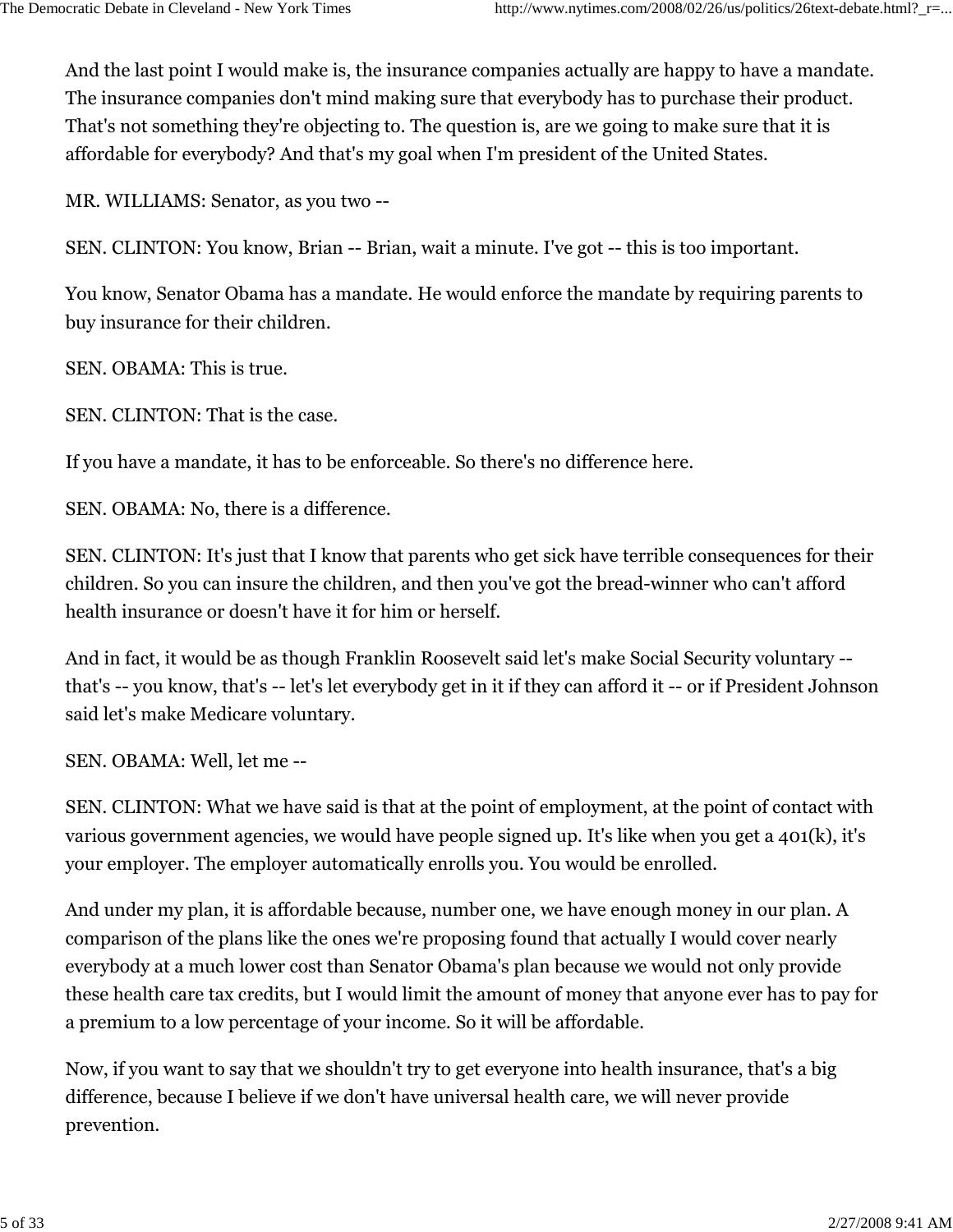I have the most aggressive measures to reduce costs and improve quality. And time and time again, people who have compared our two approaches have concluded that.

SEN. OBAMA: Brian, I'm sorry.

SEN. CLINTON: So let's -- let's have a debate about the facts.

SEN. OBAMA: I'm going to get filibuttered -- I'm getting filibustered a little bit here.

MR. WILLIAMS: The last answer on this topic.

SEN. OBAMA: I mean, it is just not accurate to say that Senator Clinton does more to control costs than mine. That is not the case. There are many experts who have concluded that she does not.

I do provide a mandate for children, because, number one, we have created a number of programs in which we can have greater assurance that those children will be covered at an affordable price. On the -- on the point of many adults, we don't want to put in a situation in which, on the front end, we are mandating them, we are forcing them to purchase insurance, and if the subsidies are inadequate, the burden is on them, and they will be penalized. And that is what Senator Clinton's plan does.

Now, I am -- I am happy to have a discussion with Senator Clinton about how we can both achieve the goal of universal health care. What I do not accept -- and which is what Senator Clinton has consistently done and in fact the same experts she cites basically say there's no real difference between our plans, that are -- that they are not substantial.

But it has to do with how we are going to achieve universal health care. That is an area where I believe that if we make it affordable, people will purchase it. In fact, Medicare Part B is not mandated, it is voluntary. And yet people over 65 choose to purchase it, Hillary, and the reason they choose to purchase it is because it's a good deal. And if people in Cleveland or anywhere in Ohio end up seeing a plan that is affordable for them, I promise you they are snatching it up because they are desperate to get health care. And that's what I intend to provide as president of the United States.

MR. WILLIAMS: Senator, I'm going to change the subject.

SEN. CLINTON: About 20 percent of -- about 20 percent of the people who are uninsured have the means to buy insurance. They're often young people --

MR. WILLIAMS: Senator --

SEN. CLINTON: -- who think they're immortal --

SEN. OBAMA: Which is why I cover them.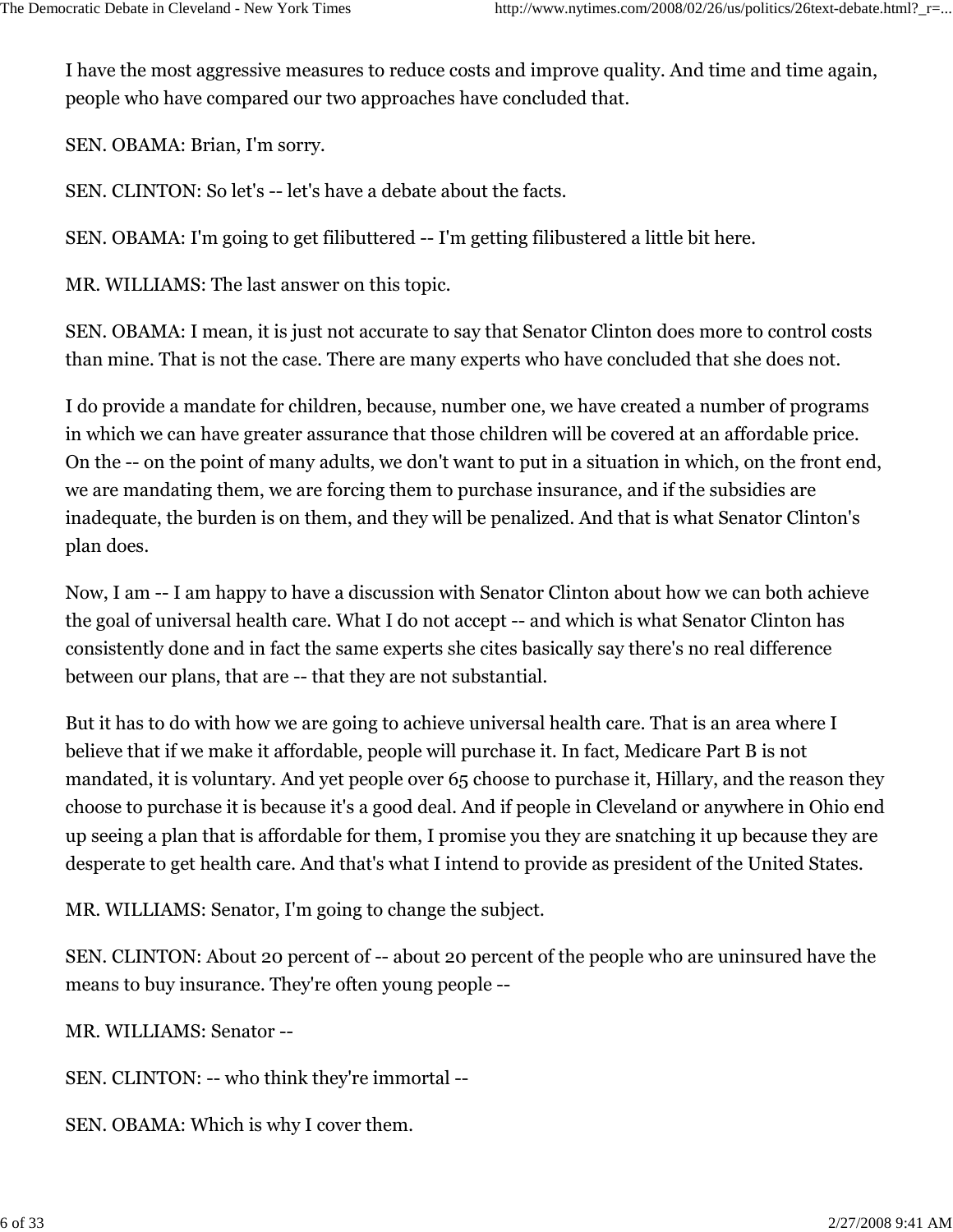SEN. CLINTON: -- except when the illness or the accident strikes. And what Senator Obama has said, that then, once you get to the hospital, you'll be forced to buy insurance, I don't think that's a good idea. We ought to plan for it --

SEN. OBAMA: With respect --

SEN. CLINTON: -- and we ought to make sure we cover everyone.

That is the only way to get to universal health care coverage.

SEN. OBAMA: With respect --

SEN. CLINTON: That is what I've worked for for 15 years --

SEN. OBAMA: With respect --

SEN. CLINTON: -- and I believe that we can achieve it. But if we don't even have a plan to get there, and we start out by leaving people, you'll never ever control costs, improve quality, and cover everyone.

SEN. OBAMA: With respect to the young people, my plan specifically says that up until the age of 25 you will be able to be covered under your parents' insurance plan, so that cohort that

Senator Clinton is talking about will, in fact, have coverage.

MR. WILLIAMS: Well, a 16-minute discussion on health care is certainly a start. (Laughter.) I'd like to change up --

SEN. CLINTON: Well, there's hardly anything be more important? I think it would be good to talk about health care and how we're we going get to universal health care.

MR. WILLIAMS: I -- well, here's another important topic, and that's NAFTA, especially where we're sitting here tonight. And this is a tough one depending on who you ask. The Houston Chronicle has called it a big win for Texas, but Ohio Democratic Senator Brown, your colleague in the Senate, has called it a job-killing trade agreement. Senator Clinton, you've campaigned in south Texas. You've campaigned here in Ohio. Who's right?

SEN. CLINTON: Well, can I just point out that in the last several debates, I seem to get the first question all the time. And I don't mind. I -- you know, I'll be happy to field them, but I do find it curious, and if anybody saw "Saturday Night Live," you know, maybe we should ask Barack if he's comfortable and needs another pillow. (Laughter, boos.) I just find it kind of curious that I keep getting the first question on all of these issues. But I'm happy to answer it.

You know, I have been a critic of NAFTA from the very beginning. I didn't have a public position on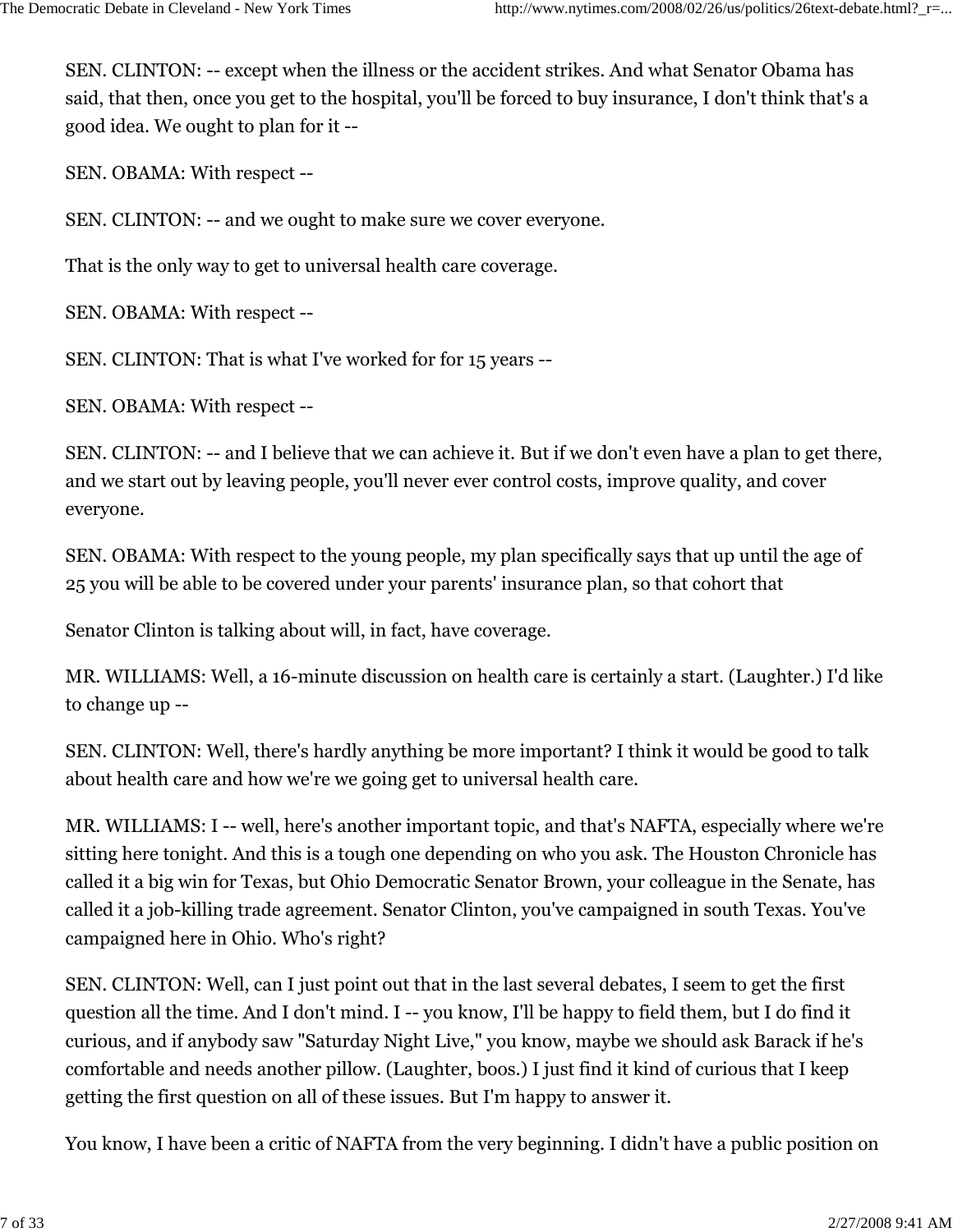it, because I was part of the administration, but when I started running for the Senate, I have been a critic. I've said it was flawed. I said that it worked in some parts of our country, and I've seen the results in Texas. I was in Laredo in the last couple of days. It's the largest inland port in America now. So clearly, some parts of our country have been benefited.

But what I have seen, where I represent up-state New York, I've seen the factories closed and moved. I've talked to so many people whose children have left because they don't have a good shot. I've had to negotiate to try to keep factories open, sometimes successfully, sometimes not, because the companies got tax benefits to actually move to another country.

So what I have said is that we need to have a plan to fix NAFTA. I would immediately have a trade timeout, and I would take that time to try to fix NAFTA by making it clear that we'll have core labor and environmental standards in the agreement.

We will do everything we can to make it enforceable, which it is not now. We will stop the kind of constant sniping at our protections for our workers that can come from foreign companies because they have the authority to try to sue to overturn what we do to keep our workers safe.

This is rightly a big issue in Ohio. And I have laid out my criticism, but in addition my plan, for actually fixing NAFTA. Again, I have received a lot of incoming criticism from Senator Obama. And the Cleveland Plain Dealer examined Senator Obama's attacks on me regarding NAFTA and said they were erroneous. So I would hope that, again, we can get to a debate about what the real issues are and where we stand because we do need to fix NAFTA. It is not working. It was, unfortunately, heavily disadvantaging many of our industries, particularly manufacturing. I have a record of standing up for that, of chairing the Manufacturing Caucus in the Senate, and I will take a tough position on these trade agreements.

MR. WILLIAMS: Senator, thank you.

Before we turn the questioning over to Tim Russert, Senator Obama.

SEN. OBAMA: Well, I think that it is inaccurate for Senator Clinton to say that she's always opposed NAFTA. In her campaign for Senate, she said that NAFTA, on balance, had been good for New York and good for America. I disagree with that. I think that it did not have the labor standards and environmental standards that were required in order to not just be good for Wall Street but also be good for Main Street. And if you travel through Youngstown and you travel through communities in my home state of Illinois, you will see entire cities that have been devastated as a consequence of trade agreements that were not adequately structured to make sure that U.S. workers had a fair deal.

Now, I think that Senator Clinton has shifted positions on this and believes that we should have strong environmental standards and labor standards, and I think that's a good thing. But you know,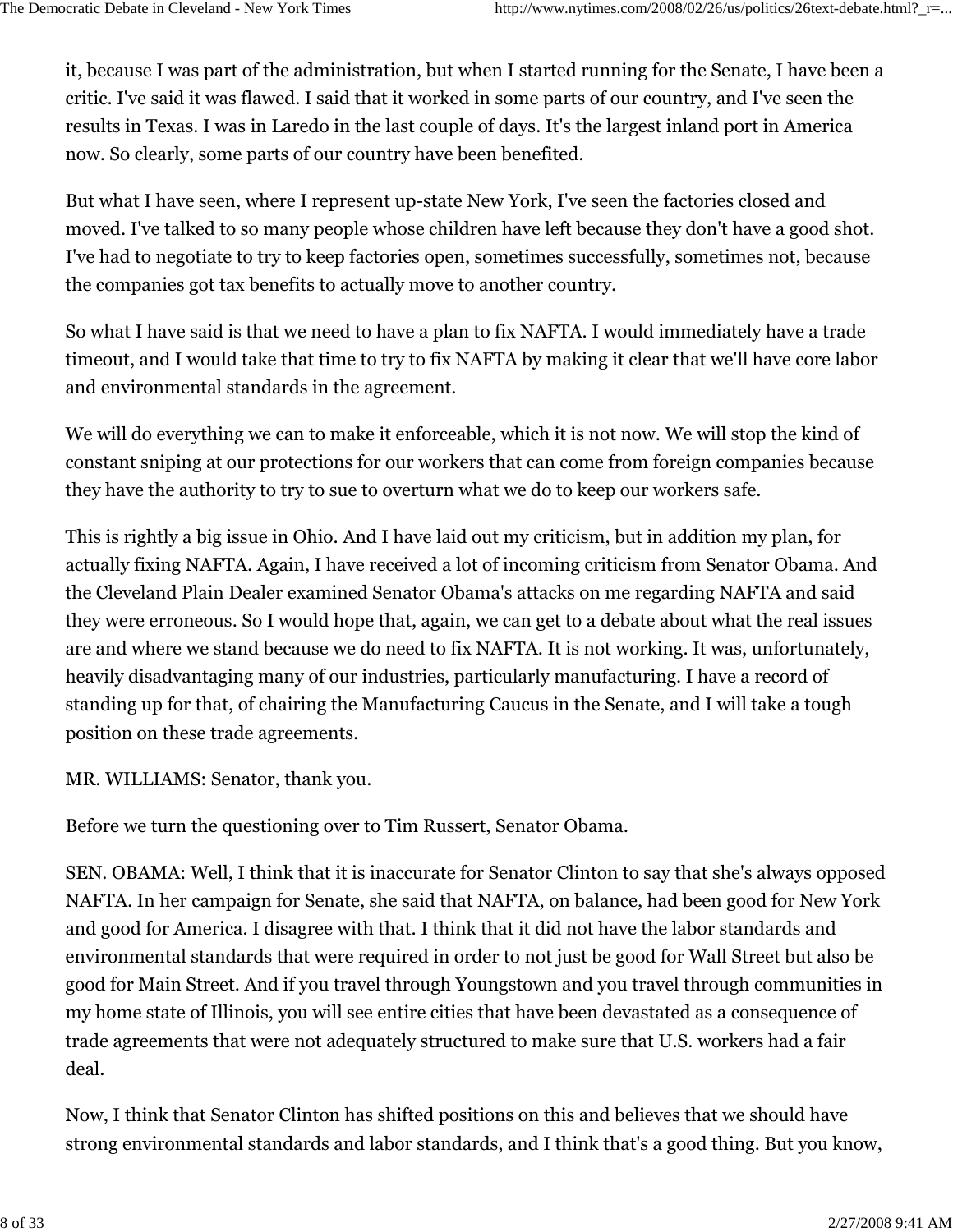when I first moved to Chicago in the early '80s and I saw steelworkers who had been laid off of their plants -- black, white, and Hispanic -- and I worked on the streets of Chicago to try to help them find jobs, I saw then that the net costs of many of these trade agreements, if they're not properly structured, can be devastating.

And as president of the United States, I intend to make certain that every agreement that we sign has the labor standards, the environmental standards and the safety standards that are going to protect not just workers, but also consumers. We can't have toys with lead paint in them that our children are playing with. We can't have medicines that are actually making people more sick instead of better because they're produced overseas. We have to stop providing tax breaks for companies that are shipping jobs overseas and give those tax breaks to companies that are investing here in the United States of America.

And if we do those things, then I believe that we can actually get Ohio back on the path of growth and jobs and prosperity. If we don't, then we're going to continue to see the kind of deterioration that we've seen economically here in this state.

MR. RUSSERT: I want to ask you both about NAFTA because the record, I think, is clear. And I want to -- Senator Clinton. Senator Obama said that you did say in 2004 that on balance NAFTA has been good for New York and America. You did say that. When President Clinton signed this bill -- and this was after he negotiated two new side agreements, for labor and environment -- President Clinton said it would be a force for economic growth and social progress. You said in '96 it was proving its worth as free and fair trade. You said that -- in 2000 -- it was a good idea that took political courage. So your record is pretty clear.

Based on that, and which you're now expressing your discomfort with it, in the debate that Al Gore had with Ross Perot, Al Gore said the following: "If you don't like NAFTA and what it's done, we can get out of it in six months.

The president can say to Canada and Mexico, we are out. This has not been a good agreement." Will U.S. president say we are out of NAFTA in six months?

SEN. CLINTON: I have said that I will renegotiate NAFTA, so obviously, you'd have to say to Canada and Mexico that that's exactly what we're going to do. But you know, in fairness --

MR. RUSSERT: Just because -- maybe Clinton --

SEN. CLINTON: Yes, I am serious.

MR. RUSSERT: You will get out. You will notify Mexico and Canada, NAFTA is gone in six months.

SEN. CLINTON: No, I will say we will opt out of NAFTA unless we renegotiate it, and we renegotiate on terms that are favorable to all of America.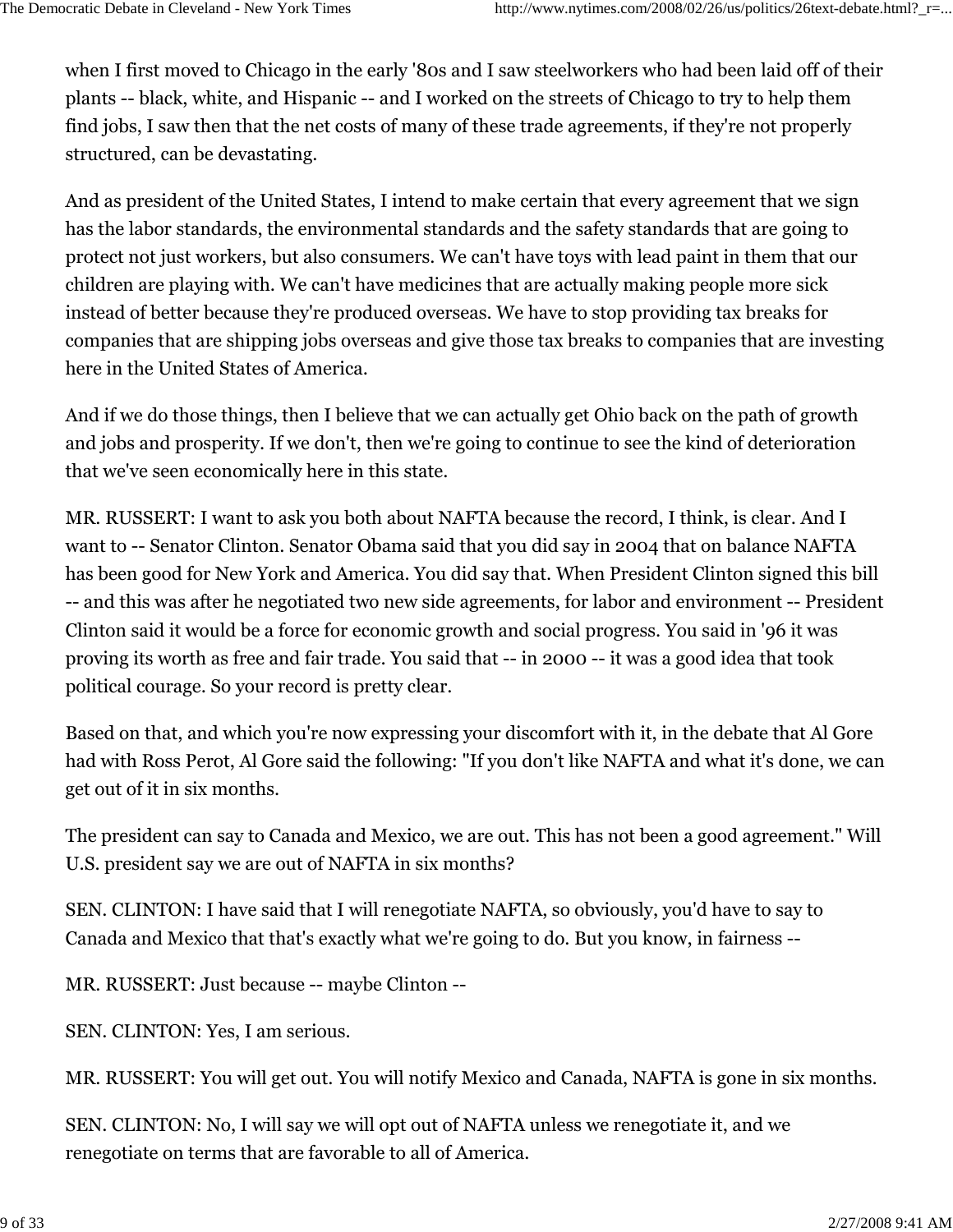But let's be fair here, Tim. There are lots of parts of New York that have benefitted, just like there are lots of parts of Texas that have benefitted. The problem is in places like upstate New York, places like Youngstown, Toledo, and others throughout Ohio that have not benefitted. And if you look at what I have been saying, it has been consistent.

You know, Senator Obama told the farmers of Illinois a couple of years ago that he wanted more trade agreements. I -- right now --

MR. RUSSERT: We're going to get -- we're going to get to Senator Obama, but I want to stay on your terms --

SEN. CLINTON: Well, but that -- but that is important --

MR. RUSSERT: -- because this was something that you wrote about as a real success for your husband. You said it was good on balance for New York and America in 2004, and now you're in Ohio and your words are much different, Senator. The record is very clear.

SEN. CLINTON: Well, I -- I -- you don't have all the record because you can go back and look at what I've said consistently. And I haven't just said things; I have actually voted to toughen trade agreements, to try to put more teeth into our enforcement mechanisms. And I will continue to do so.

But you know, Tim, when you look at what the Cleveland Plain Dealer said when they examined the kind of criticism that Senator Obama was making of me -- it's not me saying it -- they said it was erroneous. And it was erroneous because it didn't look at the entire picture, both at what I've said and what I've done.

But let's talk about what we're going to do. It is not enough just to criticize NAFTA, which I have, and for some years now. I have put forward a very specific plan about what I would do, and it does include telling Canada and Mexico that we will opt out unless we renegotiate the core labor and environmental standards -- not side agreements, but core agreements; that we will enhance the enforcement mechanism; and that we will have a very clear view of how we're going to review NAFTA going forward to make sure it works, and we're going to take out the ability of foreign companies to sue us because of what we do to protect our workers.

I would also say that you can go back and look at from the very beginning -- I think David Gergen was on TV today remembering that I was very skeptical about it.

It has worked in some parts of America. It has not worked in Ohio. It has not worked in upstate New York. And since I've been in the Senate -- neither of us voted on this. That wasn't something either of us got to cast an independent vote on. Since I have been in the Senate, I have worked to try to ameliorate the impact of these trade agreements.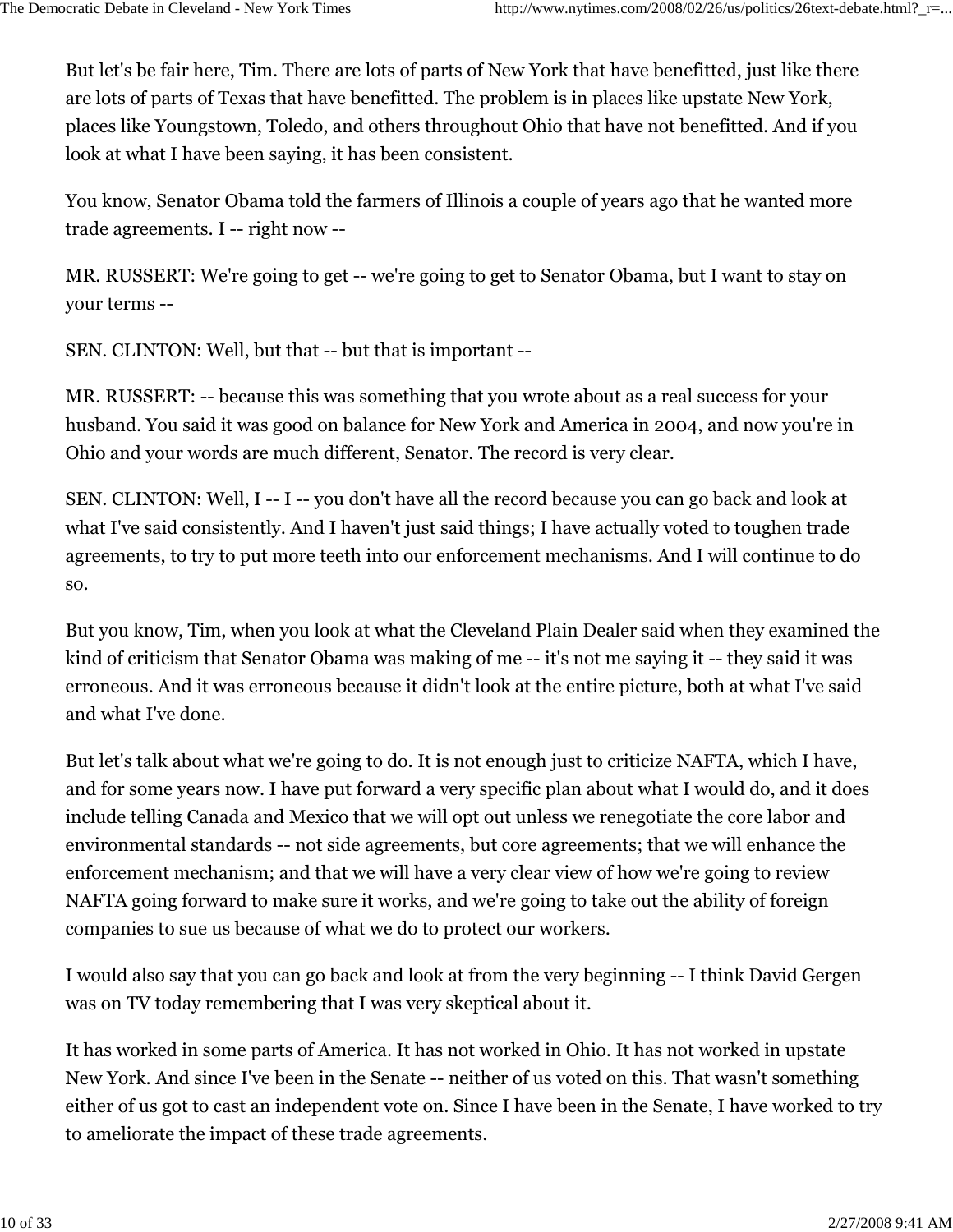MR. RUSSERT: But let me button this up. Absent the change that you're suggesting, you are willing to opt out of NAFTA in six months?

SEN. CLINTON: I'm confident that as president, when I say we will opt out unless we renegotiate, we will be able to renegotiate.

MR. RUSSERT: Senator Obama, you did in 2004 talk to farmers and suggest that NAFTA had been helpful. The Associated Press today ran a story about NAFTA, saying that you have been consistently ambivalent towards the issue. Simple question: Will you, as president, say to Canada and Mexico, "This has not worked for us; we are out"?

SEN. OBAMA: I will make sure that we renegotiate, in the same way that Senator Clinton talked about. And I think actually Senator Clinton's answer on this one is right. I think we should use the hammer of a potential opt-out as leverage to ensure that we actually get labor and environmental standards that are enforced. And that is not what has been happening so far.

That is something that I have been consistent about. I have to say, Tim, with respect to my position on this, when I ran for the United States Senate, the Chicago Tribune, which was adamantly pro-NAFTA, noted that, in their endorsement of me, they were endorsing me despite my strong opposition to NAFTA.

And that conversation that I had with the Farm Bureau, I was not ambivalent at all. What I said was that NAFTA and other trade deals can be beneficial to the United States because I believe every U.S. worker is as productive as any worker around the world, and we can compete with anybody. And we can't shy away from globalization. We can't draw a moat around us. But what I did say, in that same quote, if you look at it, was that the problem is we've been negotiating just looking at corporate profits and what's good for multinationals, and we haven't been looking at what's good for communities here in Ohio, in my home state of Illinois, and across the country.

And as president, what I want to be is an advocate on behalf of workers. Look, you know, when I go to these plants, I meet people who are proud of their jobs. They are proud of the products that they've created. They have built brands and profits for their companies. And when they see jobs shipped overseas and suddenly they are left not just without a job, but without health care, without a pension, and are having to look for seven-buck-an-hour jobs at the local fast-food joint, that is devastating on them, but it's also devastating on the community. That's not the way that we're going to prosper as we move forward.

MR. RUSSERT: Senator, two journalists here in Ohio wrote a piece called "Business as Usual," which is very well known, suggesting it wasn't trade or manufacturing jobs that were being lost because of it, but rather business as usual: lack of patents, lack of innovation, lack of investment, 70 percent of the Ph.D.s in biology, chemistry, engineering leaving the state.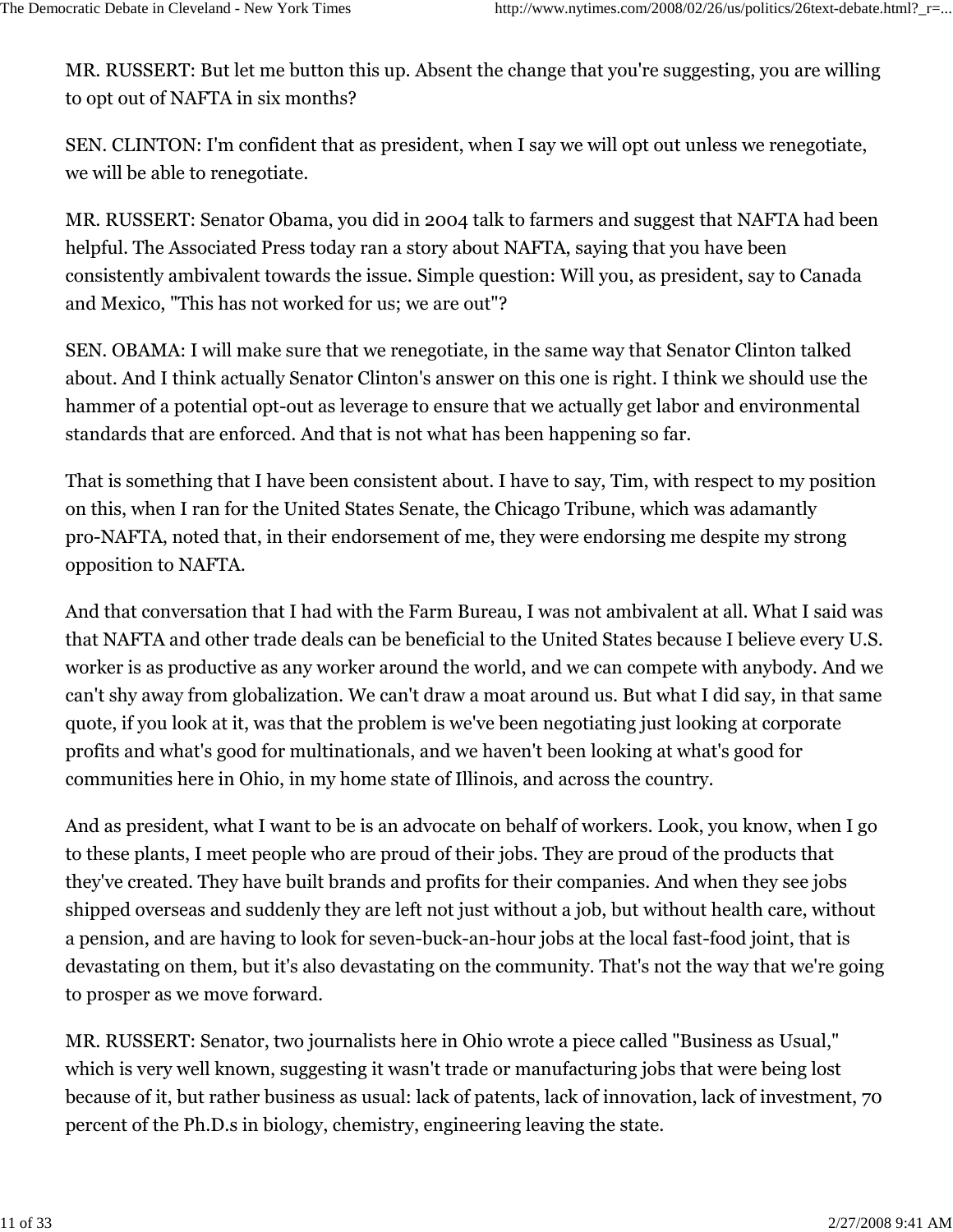The fact is, exports now have the highest share of our national income ever. Ohio ranks fourth in terms of exports to Canada and Mexico. Are you sure this has not been better for Ohio than you're suggesting?

SEN. OBAMA: I'm positive it hasn't been better for Ohio. But you are making a very legitimate point, which is, is that this trade (can/can't ?) be the only part of our economic agenda. But we've seen seven years in which we have a president who has been looking out for the well-heeled and people who are doing very well in the global economy, in the financial industries, in the telecommunications industries, and has not been looking out for ordinary workers.

What do we have to do? We're going to have to invest in infrastructure to make sure that we're competitive. And I've got a plan to do that. We're going to have to invest in science and technology. We've got to vastly improve our education system. We have to look at energy and the potential for creating green jobs that can not just save on our energy costs but, more importantly, can create jobs in building windmills that will produce manufacturing jobs here in Ohio, can put rural communities back on their feet by working on alternative fuels, making buildings more energy efficient.

We can hire young people who are out of work and put them to work in the trade. So there are all sorts of things that we're going to have to do to make the United States economy much more competitive, and those are plans that I have put forward in this campaign and I expect to pursue as president of the United States of America.

MR. RUSSERT: Senator Clinton, on the issue of jobs, I watched you the other day with your economic blueprint in Wisconsin saying, this is my plan; hold me accountable. And I've had a chance to read it very carefully. It does say that you pledge to create 5 million new jobs over 10 years.

And I was reminded of your campaign in 2000 in Buffalo, my hometown, just three hours down Route 90, where you pledged 200,000 new jobs for upstate New York. There's been a net loss of 30,000 jobs. And when you were asked about your pledge, your commitment, you told The Buffalo News, "I might have been a little exuberant." Tonight will you say that the pledge of 5 million jobs might be a little exuberant?

SEN. CLINTON: No, Tim, because what happened in 2000 is that I thought Al Gore was going to be president. And when I made the pledge I was counting on having a Democratic White House, a Democratic president who shared my values about what we needed to do to make the economy work for everyone and to create shared prosperity.

And as you know, despite the difficulties of the Bush administration and a Republican Congress for six years of my first term I have worked very hard to create jobs but obviously as president I will have a lot more tools at my disposal. And the reason why we can create at least 5 million new jobs --I mean, this is not a big leap. Twenty-two point seven million new jobs were created during the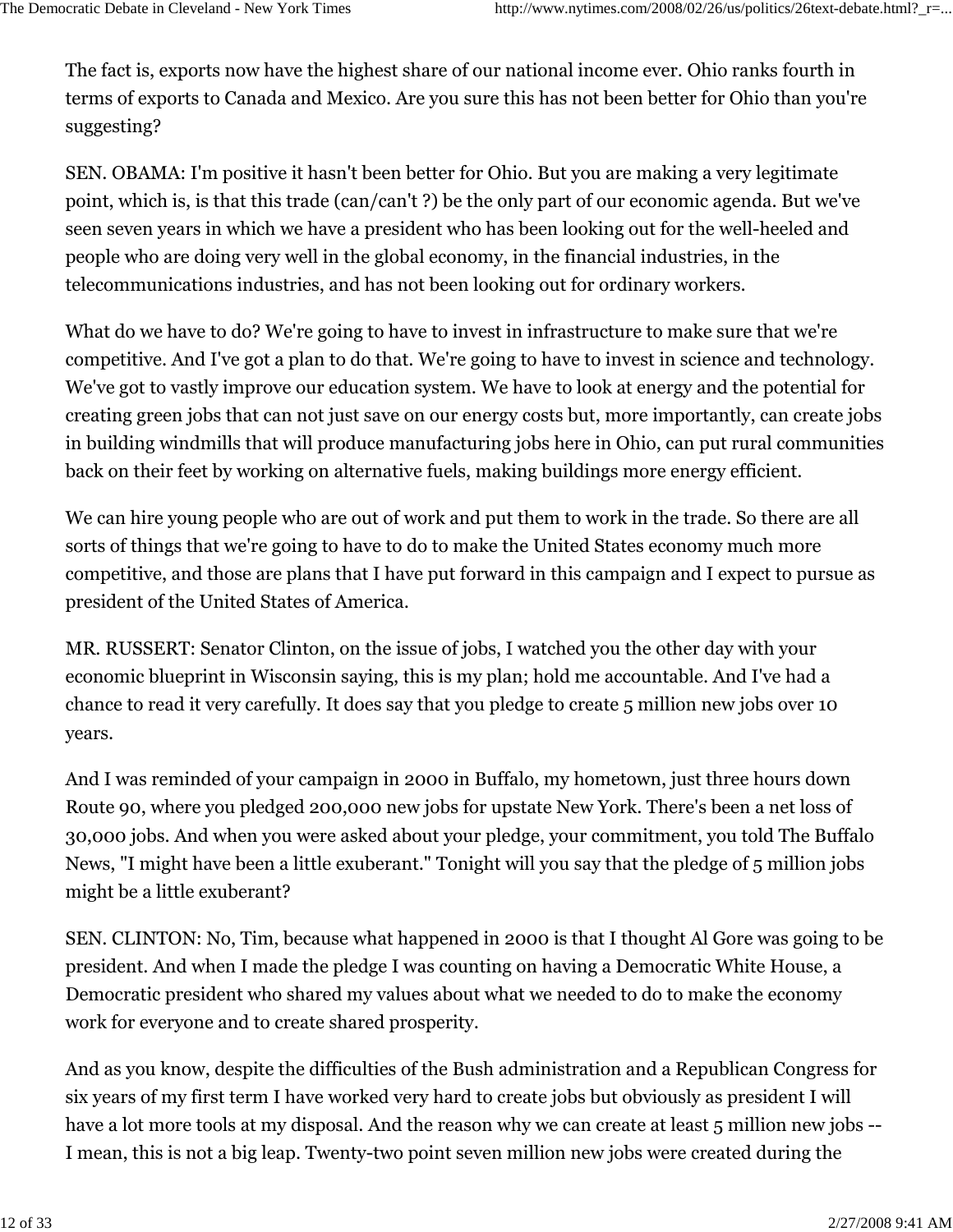eight years of the Clinton administration under my husband. We can create at least 5 million new jobs.

I'm not just talking about it. I helped to pass legislation to begin a training program for green collar jobs. I want to see people throughout Ohio being trained to do the work that will put solar panels on roofs, install wind turbines, do geothermal, take advantage of biofuels, and I know that if we had put \$5 billion into the stimulus package to really invest in the training and the tax incentives that would have created those jobs as the Democrats wanted, as I originally proposed, we would be on the way to creating those.

You know, take a country like Germany. They made a big bet on solar power. They have a smaller economy and population than ours.

They've created several hundred thousand new jobs, and these are jobs that can't be outsourced. These are jobs that have to be done in Youngstown, in Dayton, in Cincinnati. These are jobs that we can create here with the right combination of tax incentives, training, and a commitment to following through. So I do think that at least 5 million jobs are fully capable of being produced within the next 10 years.

# MR. RUSSERT: Brian?

MR. WILLIAMS: Senator Obama, yesterday Senator Clinton gave a speech on foreign policy and I'm going to read you a quote from it. Quote, "We've seen the tragic result of having a president who had neither the experience nor the wisdom to manage our foreign policy and safeguard our national security. We cannot let that happen again. America has already taken that chance one time too many." Some of the comments in the speech were more pointed. The senator has compared your foreign policy expertise to that of George W. Bush at the same period. Provided you could be going into a general election against a Republican with vast foreign policy expertise and credibility on national security, how were her comments about you unfair?

SEN. OBAMA: Well, Senator Clinton I think equates experience with longevity in Washington. I don't think the American people do and I don't think that if you look at the judgments that we've made over the last several years that that's the accurate measure. On the most important foreign policy decision that we face in a generation -- whether or not to go into Iraq -- I was very clear as to why we should not -- that it would fan the flames of anti-American sentiment -- that it would distract us from Afghanistan -- that it would cost us billions of dollars, thousands of lives, and would not make us more safe, and I do not believe it has made us more safe.

Al Qaeda is stronger than anytime since 2001 according to our own intelligence estimates, and we are bogged down in a war that John McCain now suggests might go on for another 100 years, spending \$12 billion a month that could be invested in the kinds of programs that both Senator Clinton and I are talking about. So on Pakistan, during the summer I suggested that not only do we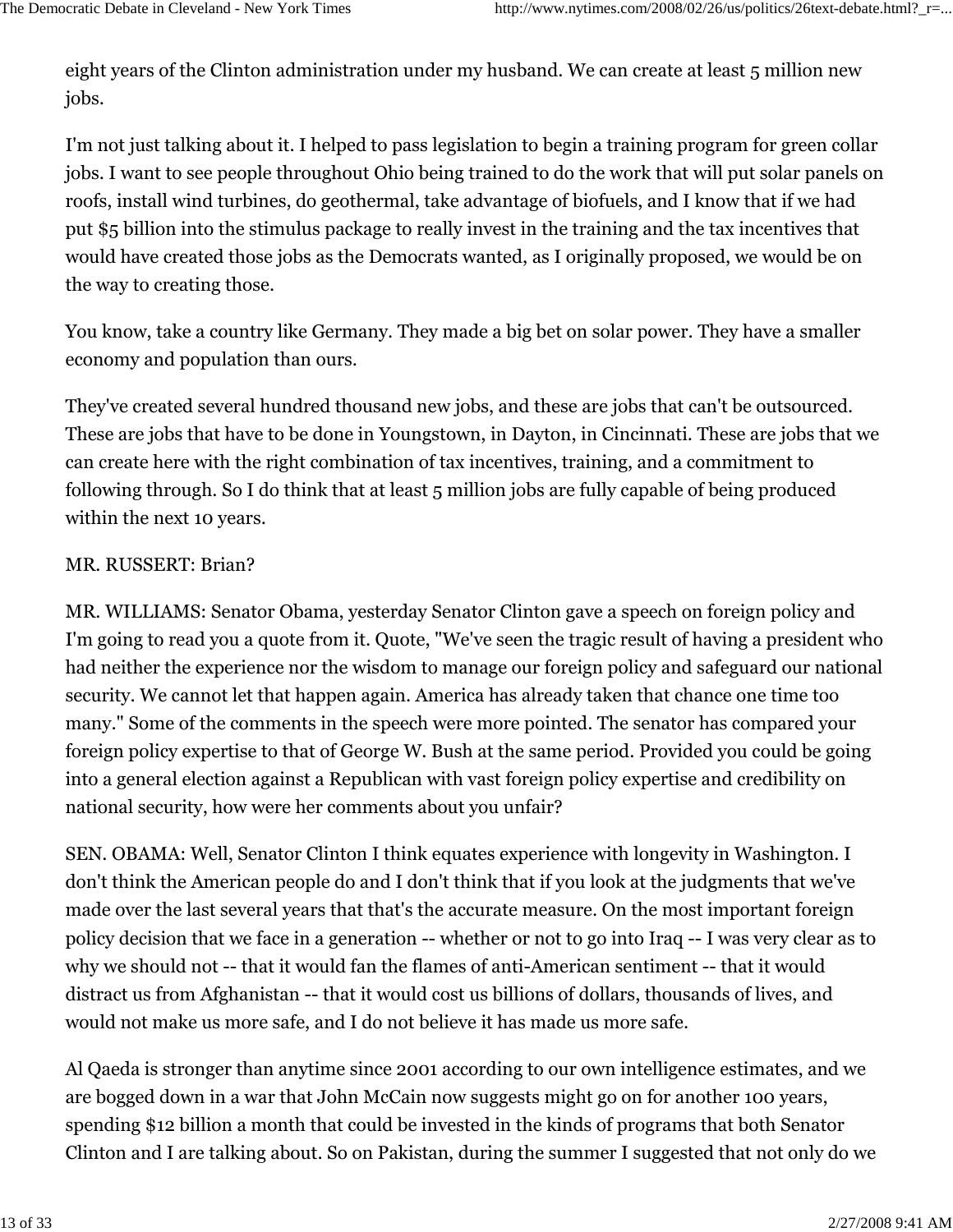have to take a new approach towards Musharraf but we have to get much more serious about hunting down terrorists that are currently in northwestern Pakistan.

And many people said at the time well, you can't target those terrorists because Musharraf is our ally and we don't want to offend him. In fact, what we had was neither stability in Pakistan nor democracy in Pakistan, and had we pursued a policy that was looking at democratic reforms in Pakistan we would be much further along now than we are. So on the critical issues that actually matter I believe that my judgment has been sound and it has been judgment that I think has been superior to Senator Clinton's as well as Senator McCain's.

MR. WILLIAMS: Well, Senator Clinton, in the last debate you seemed to take a pass on the question of whether or not Senator Obama was qualified to be commander in chief. Is your contention in this latest speech that America would somehow be taking a chance on Senator Obama as commander in chief?

SEN. CLINTON: Well, I have put forth my extensive experience in foreign policy, you know, helping to support the peace process in Northern Ireland, negotiating to open borders so that refugees fleeing ethnic cleansing would be safe, going to Beijing and standing up for women's rights as human rights and so much else. And every time the question about qualifications and credentials for commander in chief are raised, Senator Obama rightly points to the speech he gave in 2002. He's to be commended for having given the speech. Many people gave speeches against the war then, and the fair comparison is he didn't have responsibility, he didn't have to vote; by 2004 he was saying that he basically agreed with the way George Bush was conducting the war. And when he came to the Senate, he and I have voted exactly the same. We have voted for the money to fund the war until relatively recently. So the fair comparison was when we both had responsibility, when it wasn't just a speech but it was actually action, where is the difference? Where is the comparison that would in some way give a real credibility to the speech that he gave against the war?

And on a number of other issues, I just believe that, you know, as Senator Obama said, yes, last summer he basically threatened to bomb Pakistan, which I don't think was a particularly wise position to take. I have long advocated a much tougher approach to Musharraf and to Pakistan, and have pushed the White House to do that.

And I disagree with his continuing to say that he would meet with some of the worst dictators in the world without preconditions and without the real, you know, understanding of what we would get from it.

So I think you've got to look at, you know, what I have done over a number of years, traveling on behalf of our country to more than 80 countries, meeting and working out a lot of different issues that are important to our national security and our foreign policy and our values, serving on the Senate Armed Services Committee for now five years. And I think that, you know, standing on that stage with Senator McCain, if he is, as appears to be, the nominee, I will have a much better case to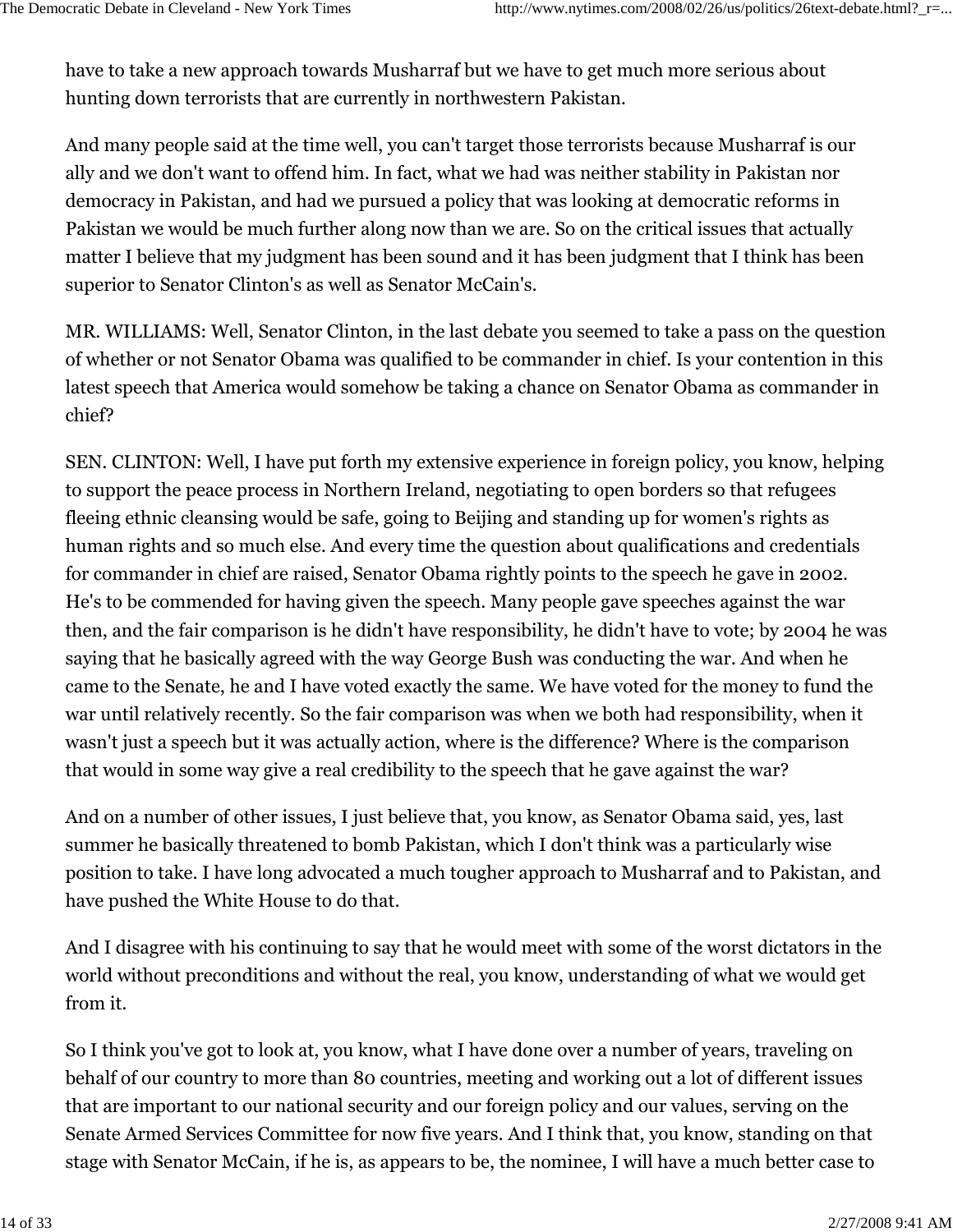make on a range of the issues that really America must confront going forward, and will be able to hold my own and make the case for a change in policy that will be better for our country.

MR. WILLIAMS: Senator Obama, a quick response.

SEN. OBAMA: Let me just follow up. My objections to the war in Iraq were simply -- not simply a speech. I was in the midst of a U.S. Senate campaign. It was a high-stakes campaign. I was one of the most vocal opponents of the war, and I was very specific as to why.

And so when I bring this up, it is not simply to say "I told you so," but it is to give you an insight in terms of how I would make decisions.

And the fact was, this was a big strategic blunder. It was not a matter of, well, here is the initial decision, but since then we've voted the same way. Once we had driven the bus into the ditch, there were only so many ways we could get out. The question is, who's making the decision initially to drive the bus into the ditch? And the fact is that Senator Clinton often says that she is ready on day one, but in fact she was ready to give in to George Bush on day one on this critical issue. So the same person that she criticizes for having terrible judgment, and we can't afford to have another one of those, in fact she facilitated and enabled this individual to make a decision that has been strategically damaging to the United States of America.

With respect to Pakistan, I never said I would bomb Pakistan. What I said was that if we have actionable intelligence against bin Laden or other key al Qaeda officials, and we -- and Pakistan is unwilling or unable to strike against them, we should. And just several days ago, in fact, this administration did exactly that and took out the third-ranking al Qaeda official.

That is the position that we should have taken in the first place. And President Musharraf is now indicating that he would generally be more cooperative in some of these efforts, we don't know how the new legislature in Pakistan will respond, but the fact is it was the right strategy.

And so my claim is not simply based on a speech. It is based on the judgments that I've displayed during the course of my service on the Senate Foreign Relations Committee, while I've been in the United States Senate, and as somebody who, during the course of this campaign, I think has put forward a plan that will provide a clean break against Bush and Cheney. And that is how we're going to be able to debate John McCain. Having a debate with John McCain where your positions were essentially similar until you started running for president, I think, does not put you in a strong position.

Tim Russert.

SEN. CLINTON: Well, I guess that --

MR. RUSSERT: Let me talk about the future -- let me talk the future about Iraq, because this is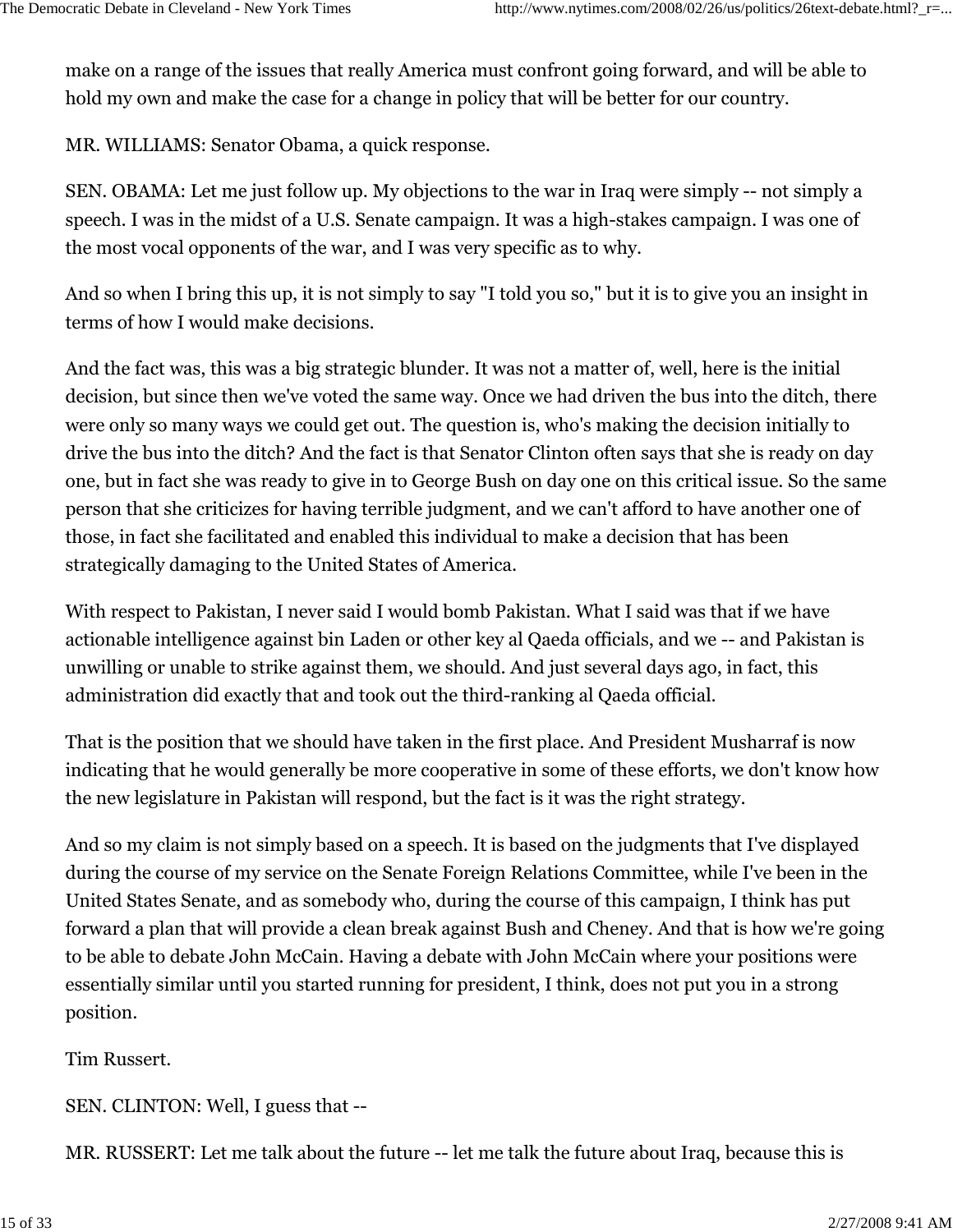important, I think, to Democratic voters particularly. You both have pledged the withdrawal of troops from Iraq. You both have said you'd keep a residual force there to protect our embassy, to seek out al Qaeda, to neutralize Iran. If the Iraqi government said, President Clinton or President Obama, you're pulling out your troops this quickly?

You're going to be gone in a year, but you're going to leave a residual force behind? No. Get out. Get out now. If you don't want to stay and protect us, we're a sovereign nation. Go home now." Will you leave?

SEN. OBAMA: Well, if the Iraqi government says that we should be there, then we cannot be there. This is a sovereign government, as George Bush continually reminds us.

Now, I think that we can be in a partnership with Iraq to ensure the stability and the safety of the region, to ensure the safety of Iraqis and to meet our national security interests.

But in order to do that, we have to send a clear signal to the Iraqi government that we are not going to be there permanently, which is why I have said that as soon as I take office, I will call in the Joint Chiefs of Staff, we will initiate a phased withdrawal, we will be as careful getting out as we were careless getting in. We will give ample time for them to stand up, to negotiate the kinds of agreements that will arrive at the political accommodations that are needed. We will provide them continued support. But it is important for us not to be held hostage by the Iraqi government in a policy that has not made us more safe, that's distracting us from Afghanistan, and is costing us dearly, not only and most importantly in the lost lives of our troops, but also the amount of money that we are spending that is unsustainable and will prevent us from engaging in the kinds of investments in America that will make us more competitive and more safe.

MR. RUSSERT: Senator Clinton, if the Iraqis said I'm sorry, we're not happy with this arrangement; if you're not going to stay in total and defend us, get out completely; they are a sovereign nation, you would listen?

SEN. CLINTON: Absolutely. And I believe that there is no military solution that the Americans who have been valiant in doing everything they were asked to do can really achieve in the absence of full cooperation from the Iraqi government. And --

MR. RUSSERT: Let me ask -- let me ask you this, Senator. I want to ask you --

SEN. CLINTON: And they need to take responsibility for themselves. And --

MR. RUSSERT: I want to ask both of you this question, then. If we -- if this scenario plays out and the Americans get out in total and al Qaeda resurges and Iraq goes to hell, do you hold the right, in your mind as American president, to re-invade, to go back into Iraq to stabilize it?

SEN. CLINTON: You know, Tim, you ask a lot of hypotheticals. And I believe that what's --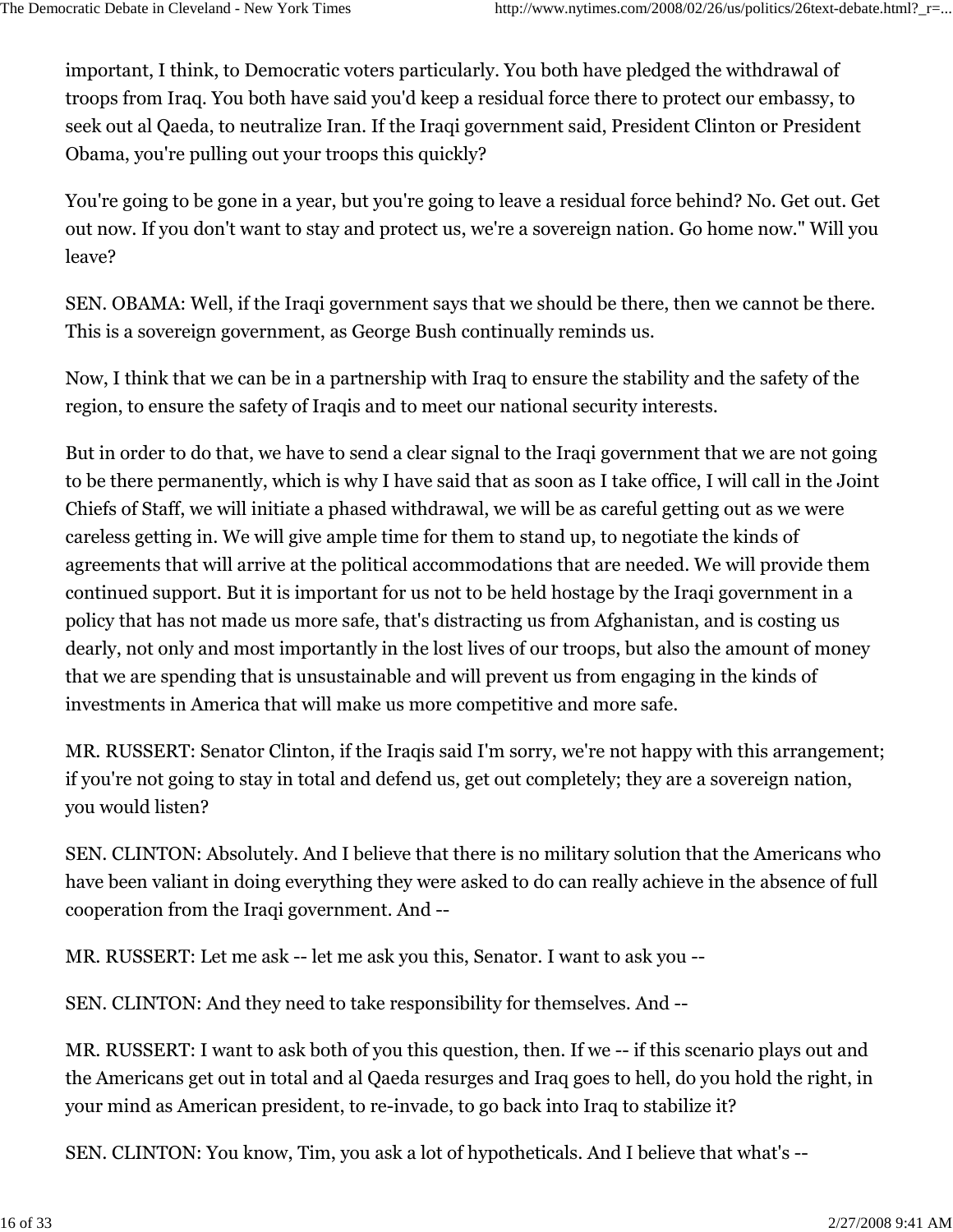MR. RUSSERT: But this is reality.

SEN. CLINTON: No -- well, it isn't reality. You're -- you're -- you're making lots of different hypothetical assessments.

I believe that it is in America's interests and in the interests of the Iraqis for us to have an orderly withdrawal. I've been saying for many months that the administration has to do more to plan, and I've been pushing them to actually do it. I've also said that I would begin to withdraw within 60 days based on a plan that I asked begun to be put together as soon as I became president.

And I think we can take out one to two brigades a month. I've also been a leader in trying to prevent President Bush from getting us committed to staying in Iraq regardless for as long as Senator McCain and others have said it might be, 50 to a hundred years.

So, when you talk about what we need to do in Iraq, we have to make judgments about what is in the best interest of America. And I believe this is in the best interest.

But I also have heard Senator Obama refer continually to Afghanistan, and he references being on the Foreign Relations Committee. He chairs the Subcommittee on Europe. It has jurisdiction over NATO. NATO is critical to our mission in Afghanistan. He's held not one substantive hearing to do oversight, to figure out what we can do to actually have a stronger presence with NATO in Afghanistan.

You have to look at the entire situation to try to figure out how we can stabilize Afghanistan and begin to put more in there to try to get some kind of success out of it, and you have to work with the Iraqi government so that they take responsibility for their own future.

MR. RUSSERT: Senator Obama, I want you to respond to not holding oversight for your subcommittee. But also, do you reserve a right as American president to go back into Iraq, once you have withdrawn, with sizable troops in order to quell any kind of insurrection or civil war?

SEN. OBAMA: Well, first of all, I became chairman of this committee at the beginning of this campaign, at the beginning of 2007. So it is true that we haven't had oversight hearings on Afghanistan.

I have been very clear in talking to the American people about what I would do with respect to Afghanistan.

I think we have to have more troops there to bolster the NATO effort. I think we have to show that we are not maintaining permanent bases in Iraq because Secretary Gates, our current Defense secretary, indicated that we are getting resistance from our allies to put more troops into Afghanistan because they continue to believe that we made a blunder in Iraq and I think even this administration acknowledges now that they are hampered now in doing what we need to do in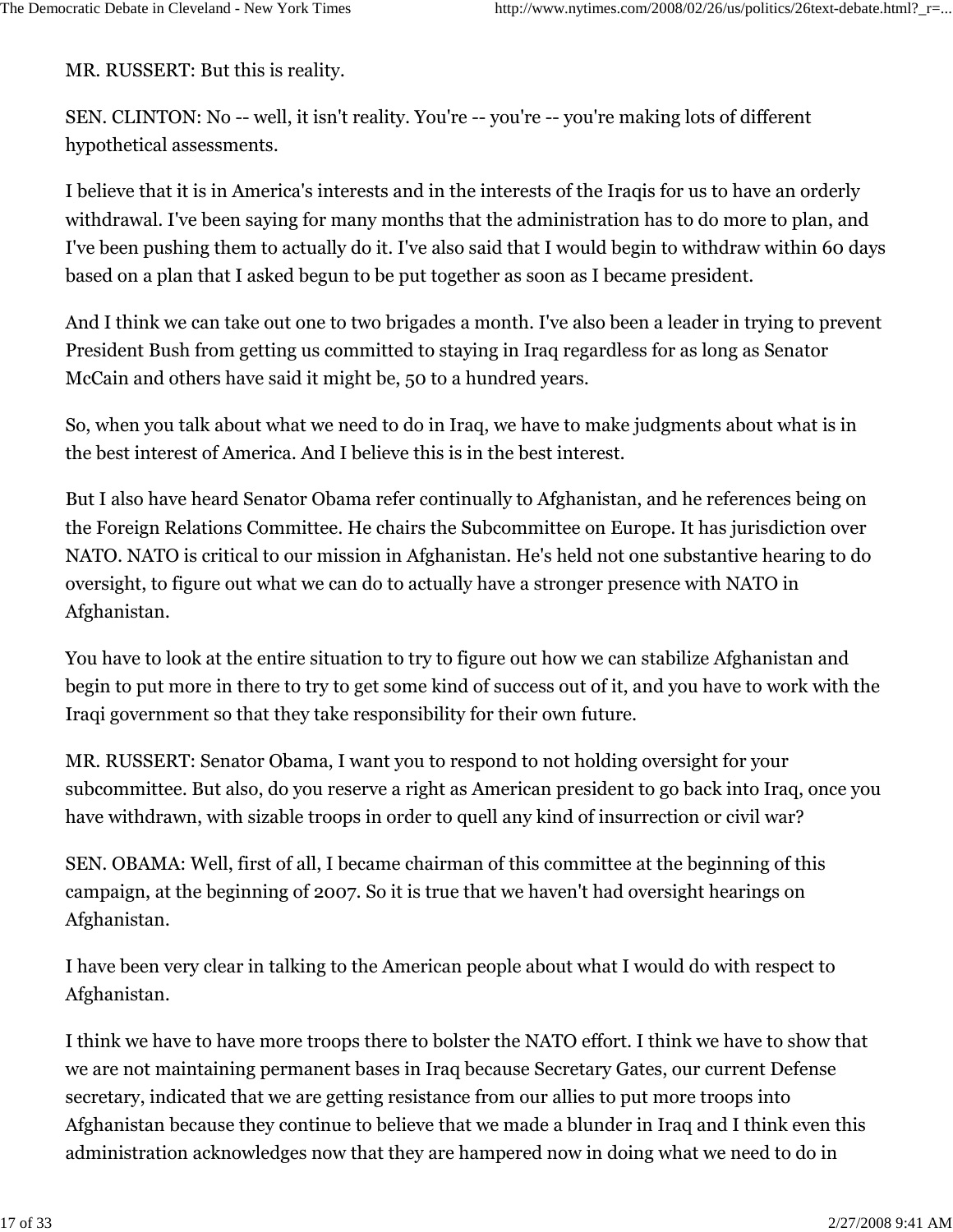Afghanistan in part because of what's happened in Iraq.

Now, I always reserve the right for the president -- as commander in chief, I will always reserve the right to make sure that we are looking out for American interests. And if al Qaeda is forming a base in Iraq, then we will have to act in a way that secures the American homeland and our interests abroad. So that is true, I think, not just in Iraq, but that's true in other places. That's part of my argument with respect to Pakistan.

I think we should always cooperate with our allies and sovereign nations in making sure that we are rooting out terrorist organizations, but if they are planning attacks on Americans, like what happened in 9/11, it is my job -- it will be my job as president to make sure that we are hunting them down.

MR. WILLIAMS: And Senator, I need to reserve --

SEN. CLINTON: Well, but I have -- I just have to add --

MR. WILLIAMS: I'm sorry, Senator, I've got to --

SEN. CLINTON: Now wait a minute, I have to add --

MR. WILLIAMS: I've got to get us to a break because television doesn't stop.

SEN. CLINTON: -- because the question -- the question was about invading -- invading -- Iraq.

MR. WILLIAMS: Can you hold that thought until we come back from a break? We have limited commercial interruptions tonight, and we have to get to one of them now. Despite the snowstorm swirling outside here in Cleveland, we're having a warm night in the arena. We'll return to it right after this. (Laughter, applause.)

(Announcements.)

(Cheers, applause.)

MR. WILLIAMS: We are back, and because our first segment went long and we are in a large arena -- (cheers, applause) --

AUDIENCE MEMBER: (Off mike) -- for Hillary!

MR. WILLIAMS: -- we are just now welcoming back both of our candidates to the stage and asking our cooperation of the audience.

We're back live tonight in Cleveland, Ohio.

Senator Obama, we started tonight talking about what could be construed as a little hyperbole.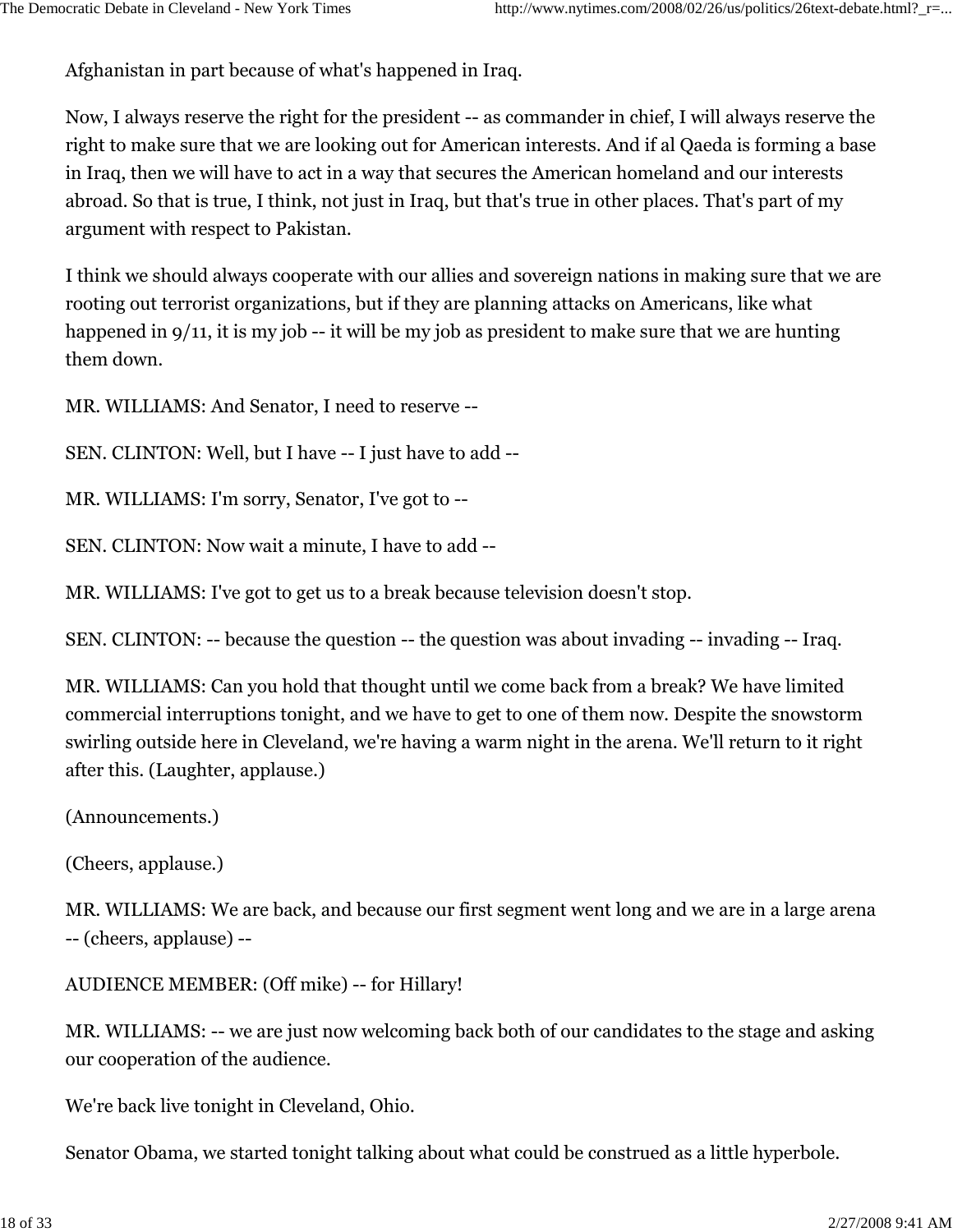Happens from time to time on the campaign trail. You have recently been called out on some yourself. I urge you to look at your monitor and we'll take a look.

SEN. CLINTON: (From videotape.) Now I could stand up here and say: Let's just get everybody together. Let's get unified. The sky will open -- (laughter) -- the light will come down -- (laughter) - celestial choirs will be singing -- (laughter) -- and everyone will know we should do the right thing, and the world will be perfect!

SEN. OBAMA: Sounds good! (Laughter.)

MR. WILLIAMS: Of all the charges -- (laughter, applause) -- of all the charges and countercharges made tonight, we can confirm that is not you, Senator Obama.

SEN. OBAMA: (Chuckles.)

MR. WILLIAMS: That was Senator Clinton. But since we played that tape, albeit in error, for this segment, how did you take that?

```
SEN. CLINTON: (Laughs.)
```
(Laughter.)

MR. WILLIAMS: How did you take those remarks when you heard them?

SEN. OBAMA: Well, I thought Senator Clinton showed some good humor there. I would give her points for delivery.

SEN. CLINTON: (Laughs.)

(Laughter.)

SEN. OBAMA: Look, I understand the broader point that Senator Clinton's been trying to make over the last several weeks. You know, she characterizes it typically as speeches, not solutions, or talk versus action. And as I said in the last debate, I've spent 20 years devoted to working on behalf of families who are having a tough time and they're seeking out the American dream. That's how I started my career in public service, that's how I brought Democrats and Republicans together to provide health care to people who needed it, that's how I helped to reform a welfare system that wasn't working in Illinois, that's how I've provided tax breaks to people who really needed them as opposed to just the wealthy, and so I'm very proud of that track record.

And if Senator Clinton thinks that it's all talk, you know, you got to tell that to the wounded warriors at Walter Reed who had to pay for their food and pay for their phone calls before I got to the Senate. And I changed that law. Or talk to those folks who I think have recognized that special interests are dominating Washington and pushing aside the agenda of ordinary families here in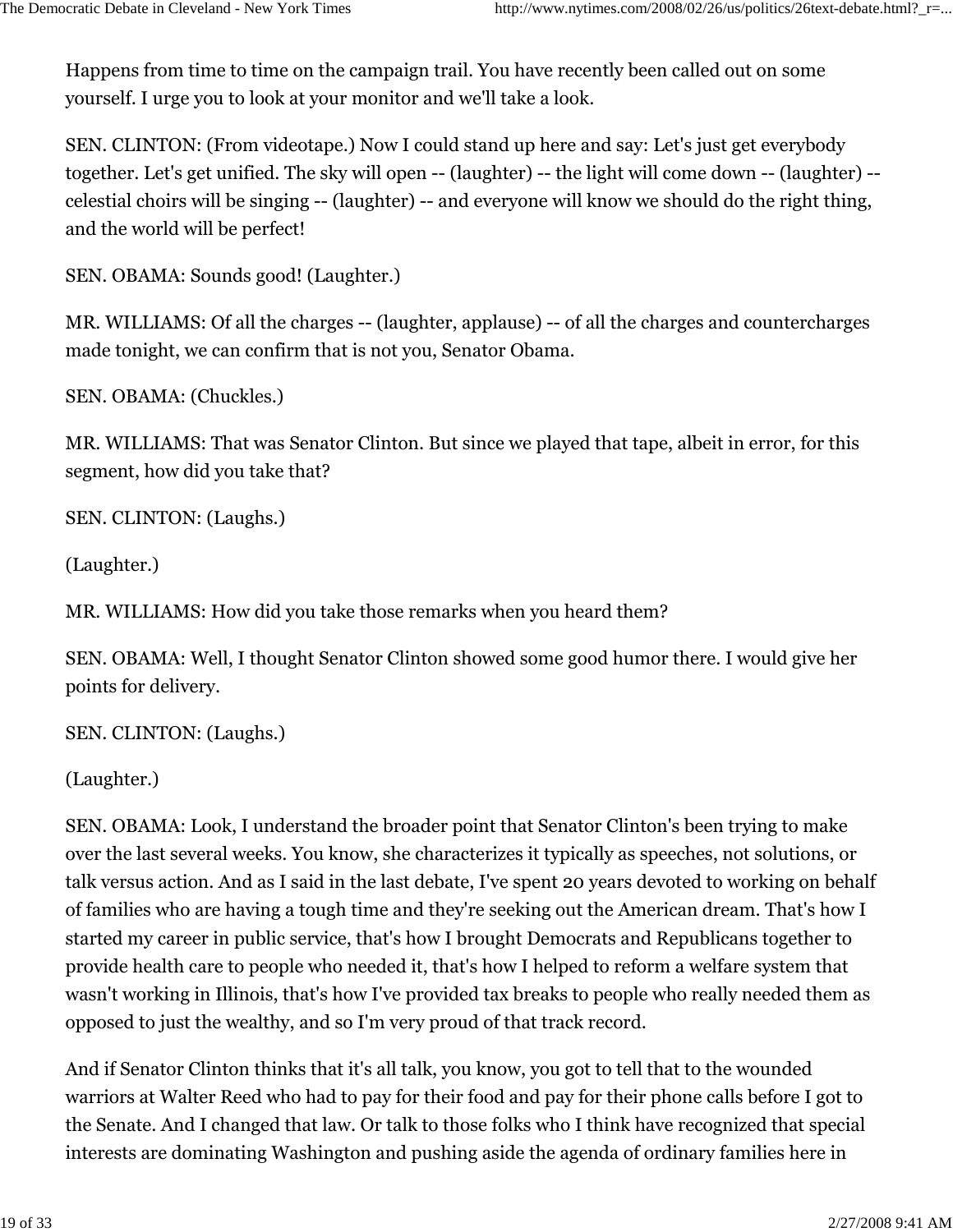Ohio.

And so when I pass an ethics reform bill that makes sure that lobbyists can't get gifts or meals or provide corporate jets to members of Congress and they have to disclose who they're getting money from and who they're bundling it for, that moves us in the direction of making sure that we have a government that is more responsive to families.

Just one point I'll make, I was in Cincinnati, met with four women at a table like this one. And these were middle-aged women who, as one woman put it, had done everything right and never expected to find themselves in the situation where they don't have health care. One of them doesn't have a job. One of them is looking after an aging parent. Two of them were looking after disabled children. One of them was dipping into their retirement accounts because she had been put on disability on the job. And you hear these stories and what you realize is nobody has been listening to them. That is not who George Bush or Dick Cheney has been advocating for over the last seven years.

And so I am not interested in talk. I am not interested in speeches. I would not be running if I wasn't absolutely convinced that I can put an economic agenda forward that is going to provide them with health care, is going to make college more affordable, and is going to get them the kinds of help that they need not to solve all their problems, but at least to be able to achieve the American dream.

MR. WILLIAMS: Well, let me ask you, Senator Clinton: What did you mean by that piece of videotape we saw from the campaign?

SEN. CLINTON: Well, I was having a little fun. You know, it's hard to find time to have fun on the campaign trail, but occasionally you can sneak that in.

But the larger point is that I know trying to get health insurance for every American that's affordable will not be easy. It's not going to come about just because we hope it will or we tell everybody it's the right thing to do. You know, 15 years ago I tangled with the health insurance industry and the drug companies, and I know it takes a fighter. It takes somebody who will go toe-to-toe with the special interests.

You know, I have put forth very specific ideas about how we can get back \$55 billion from the special interests -- the giveaways to the oil companies, the credit card companies, the student loan companies, the health insurance companies. These have all been basically pushed on to these special interests not just because of what the White House did, but because members of Congress went along. And I want to get that money back and invest it in the American middle class -- health care, college affordability, the kinds of needs that people talk to me about throughout Ohio, because what I hear as I go from Toledo to Parma to Cleveland to, you know, Dayton is the same litany that people are working harder than ever, but they're not getting ahead. They feel like they're invisible to their government. So when it came time to vote on Dick Cheney's energy bill, I voted no, and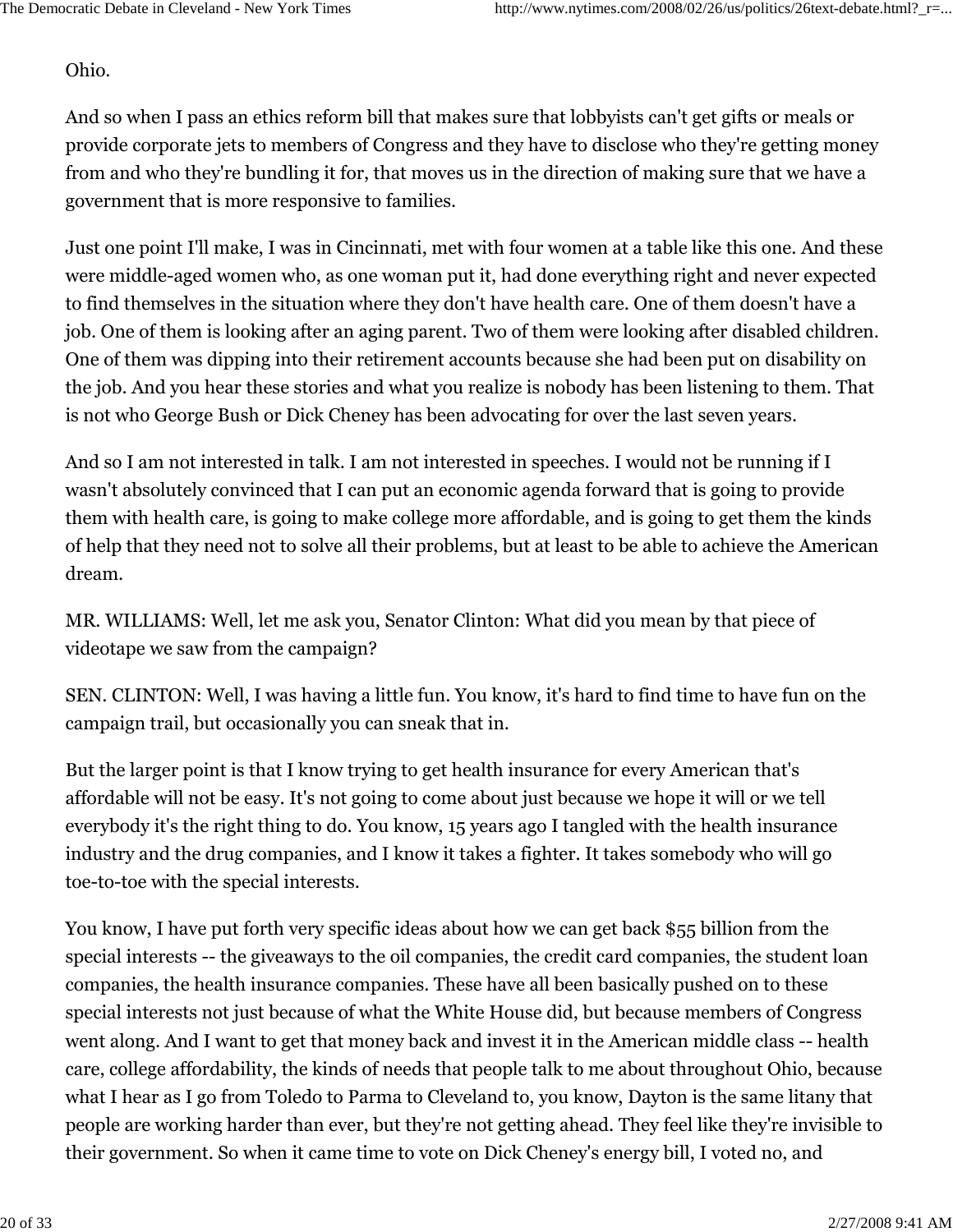Senator Obama voted yes. When it came time to try to cap interest rates for credit cards at 30 percent -- which I think is way too high, but it was the best we could present -- I voted yes and Senator Obama voted no.

MR. WILLIAMS: And Senator -- Senator --

SEN. CLINTON: So part of what we have to do here is recognize that the special interests are not going to give up without a fight. And I believe that I am a fighter, and I will fight for the people of Ohio and the people of America.

MR. WILLIAMS: What I was attempting to do here is to show something Senator Obama said about you, and I'm told it's ready.

MR. RUSSERT: Let's try it.

MR. WILLIAMS: Let's try it. Hang on. Watch your monitor.

Let's try it. We're going to come back to you.

SEN. OBAMA: But I'm going to have an opportunity to respond to this.

SEN. OBAMA: (From videotape.) -- herself as co-president during the Clinton years. Every good thing that happened she says she was a part of. And so the notion that you can selectively pick what you take credit for and then run away from what isn't politically convenient, that doesn't make sense.

MR. WILLIAMS: Now, Senator Obama, you can react to it and whatever you wanted to react to from earlier, but I've been wanting to ask you about this assertion that Senator Clinton has somehow cast herself as co-president.

SEN. OBAMA: Well, I think what is absolutely true is, is that when Senator Clinton continually talks about her experience, she is including the eight years that she served as first lady, and you know, often says, you know, "Here's what I did."

"Here's what we did." "Here's what we accomplished" -- which is fine.

And I have not -- I have not in any way said that that experience is not relevant, and I don't begrudge her claiming that as experience. What I've said, and what I would continue to maintain, is you can't take credit for all the good things that happened but then, when it comes to issues like NAFTA, you say, well, I -- behind the scenes, I was disagreeing. That doesn't work. So you have to, I think, take both responsibility as well as credit.

Now there are several points that I think Senator Clinton made that I -- we need to discuss here. First of all, she talked about me objecting to caps on credit cards. Keep in mind, I objected to the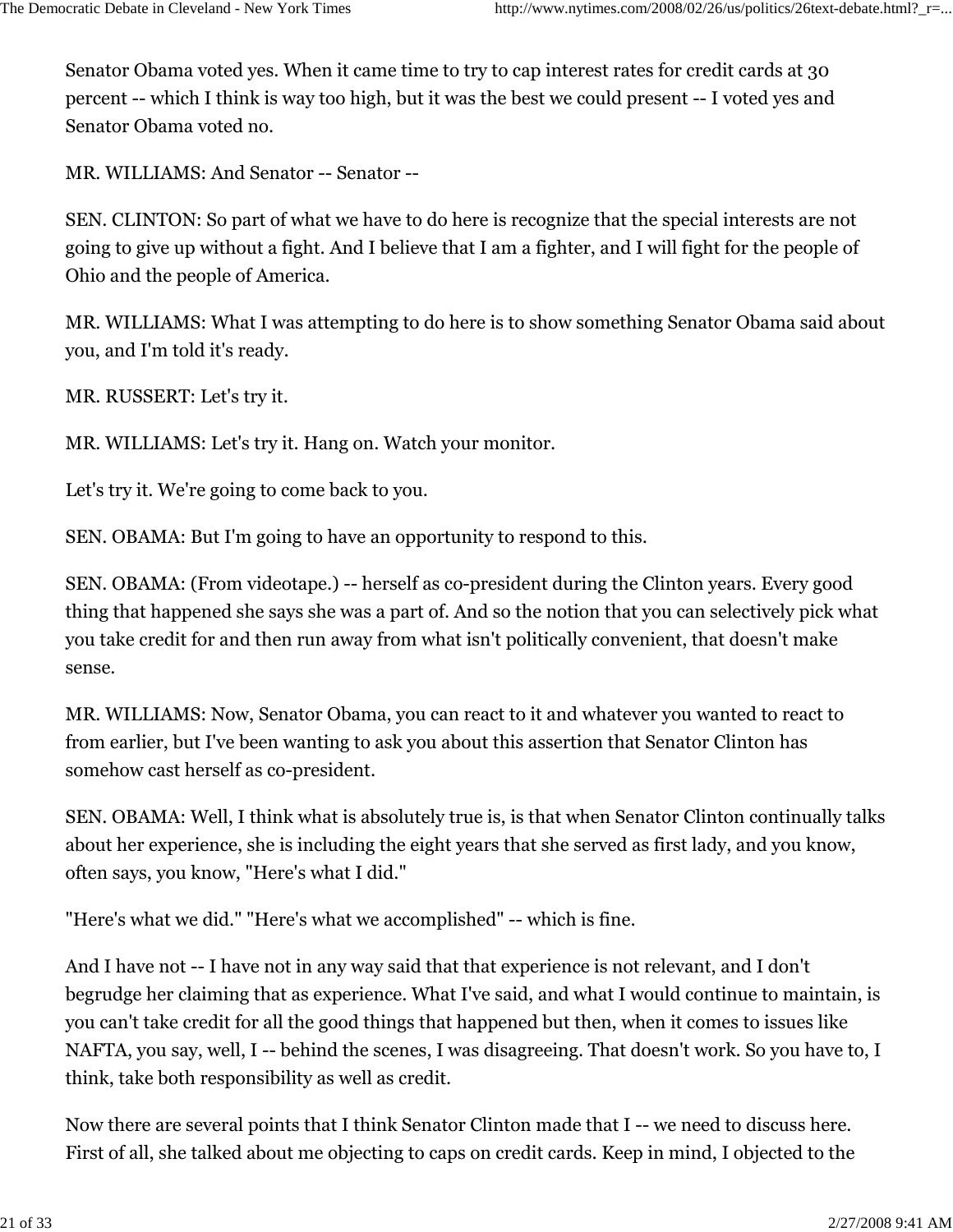entire bill -- a bill that Senator Clinton, in its previous version, in 2001 had voted for. And in one of the debates with you guys said, well, I voted for it, but I hoped it wouldn't pass -- which, as a general rule, doesn't work. If you don't want it to pass, you vote against it. (Laughter.)

You know, she mentioned that she is a fighter on health care. And look -- I do not in any way doubt that Senator Clinton genuinely wants to provide health care to all Americans.

What I have said is that the way she approached it back in '93, I think, was wrong in part because she had the view that what's required is simply to fight. And Senator Clinton ended up fighting not just the insurance companies and the drug companies, but also members of her own party. And as a consequence, there were a number of people, like Jim Cooper of Tennessee and Bill Bradley and Pat Moynihan, who were not included in the negotiations. And we had the potential of bringing people together to actually get something done.

I am absolutely clear that hope is not enough. And it is not going to be easy to pass health care. If it was, it would have already gotten done. It's not going to be easy to have a sensible energy policy in this country. ExxonMobil made \$11 billion last quarter. They are not going to give up those profits easily.

But what I also believe is that the only way we are going to actually get this stuff done is, number one, we're going to have to mobilize and inspire the American people so that they're paying attention to what their government is doing. And that's what I've been doing in this campaign, and that's what I will do as president.

And there's nothing romantic or silly about that. If the American people are activated, that's how change is going to happen.

The second thing we've going to have to do is we're actually going to have to go after the special interests.

Senator Clinton in one of these speeches -- it may have been the same speech where you showed the clip -- said you can't just wave a magic wand and expect special interests to go away. That is absolutely true, but it doesn't help if you're taking millions of dollars in contributions from those special interests. They are less likely to go away.

So it is important for us to crack down on how these special interests are able to influence Congress. And yes, it is important for us to inspire and mobilize and motivate the American people to get involved and pay attention.

MR. RUSSERT: Senator Obama, let me ask you about motivating, inspiring, keeping your word. Nothing more important. Last year you said if you were the nominee you would opt for public financing in the general election of the campaign; try to get some of the money out. You checked "Yes" on a questionnaire. And now Senator McCain has said, calling your bluff, let's do it. You seem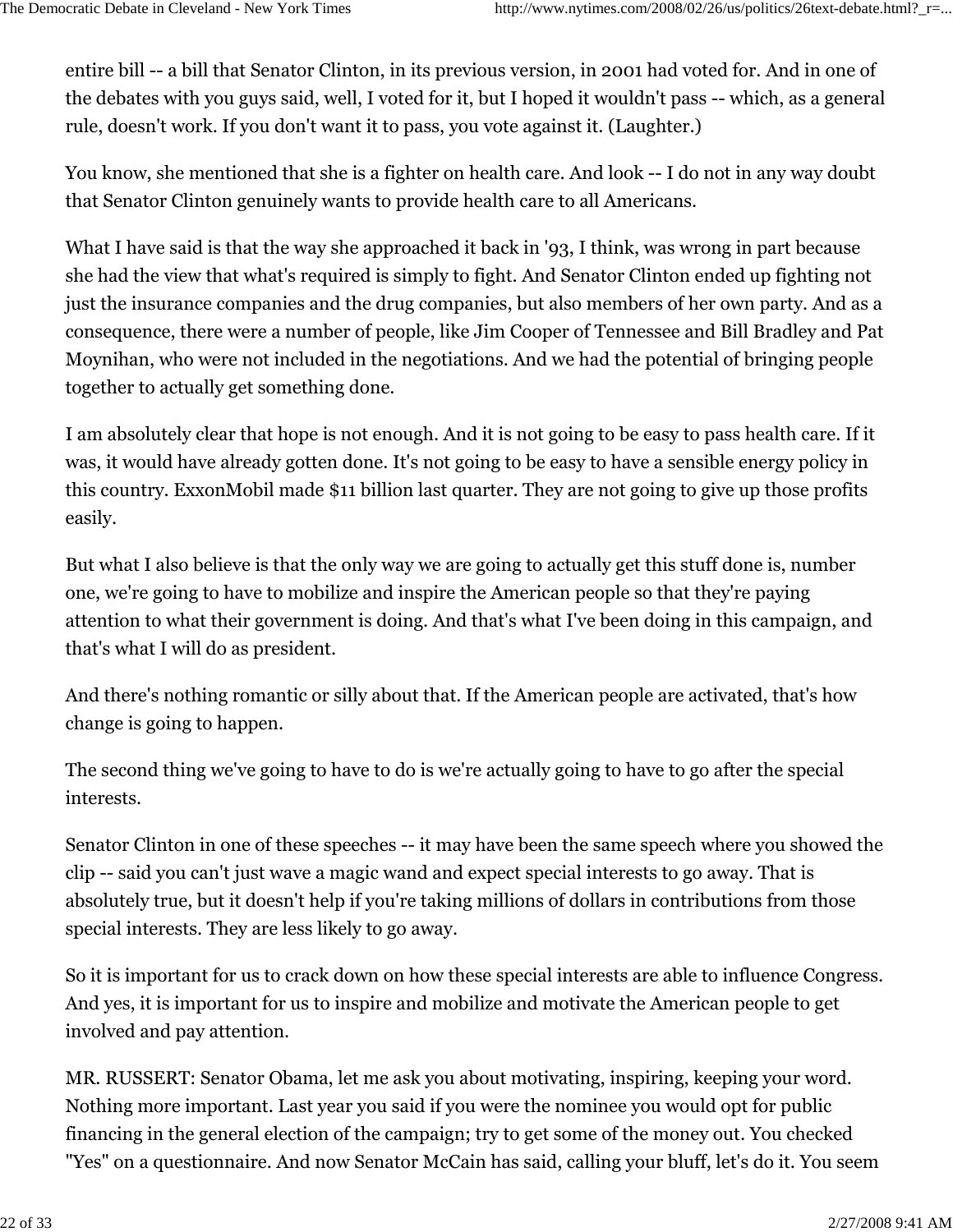to be waffling, saying, well, if we can work on an arrangement here.

Why won't you keep your word in writing that you made to abide by public financing of the fall election?

SEN. OBAMA: Tim, I am not yet the nominee. Now, what I've said is, is that when I am the nominee, if I am the nominee -- because we've still got a bunch of contests left and Senator Clinton's a pretty tough opponent. If I am the nominee, then I will sit down with John McCain and make sure that we have a system that is fair for both sides, because Tim, as you know, there are all sorts of ways of getting around these loopholes.

Senator McCain is trying to explain some of the things that he has done so far where he accepted public financing money, but people aren't exactly clear whether all the T's were crossed and the I's were dotted.

Now what I want to point out, though, more broadly is how we have approached this campaign. I said very early on I would not take PAC money. I would not take money from federal-registered lobbyists. That -- that was a multimillion-dollar decision but it was the right thing to do and the reason we were able to do that was because I had confidence that the American people, if they were motivated, would in fact finance the campaign.

We have now raised 90 percent of our donations from small donors, \$25, \$50. We average -- our average donation is \$109 so we have built the kind of organization that is funded by the American people that is exactly the goal and the aim of everybody who's interested in good government and politics supports.

MR. RUSSERT: So you may opt out of public financing. You may break your word.

SEN. OBAMA: What I -- what I have said is, at the point where I'm the nominee, at the point where it's appropriate, I will sit down with John McCain and make sure that we have a system that works for everybody.

MR. RUSSERT: Senator Clinton, an issue of accountability and credibility. You have loaned your campaign \$5 million. You and your husband file a joint return. You refuse to release that joint return, even though former President Clinton has had significant overseas business dealings.

Your chief supporter here in Ohio, Governor Strickland, made releasing his opponent's tax return one of the primary issues of the campaign, saying repeatedly, "Accountability, transparency." If he's not releasing, his campaign said, his tax return, what is he hiding? We should question what's going on.

Why won't you release your tax return, so the voters of Ohio, Texas, Vermont, Rhode Island know exactly where you and your husband got your money, who might be in part bankrolling your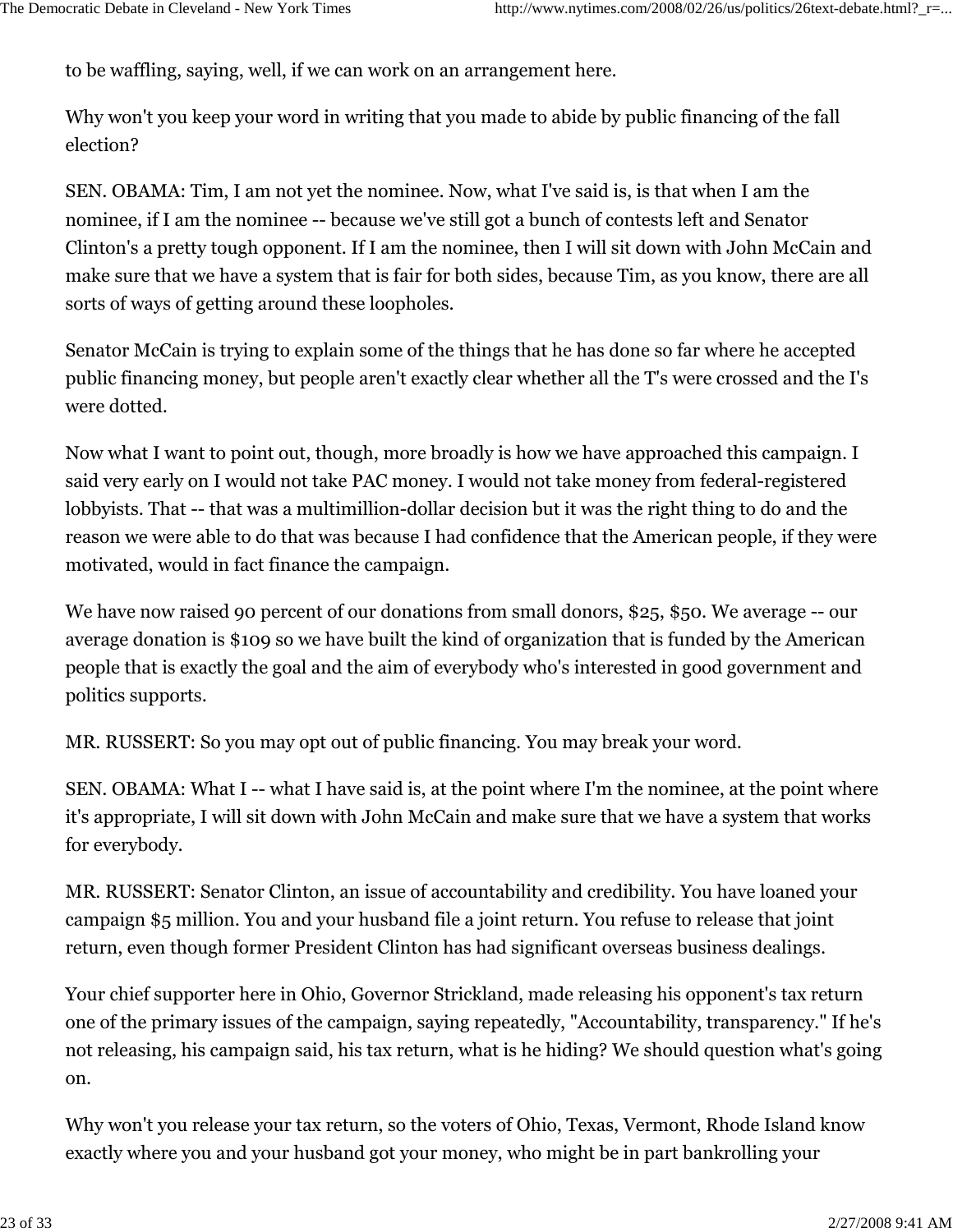#### campaign?

SEN. CLINTON: Well, the American people who support me are bankrolling my campaign. That's - that's obvious. You can look and see the hundreds of thousands of contributions that I've gotten. And ever since I lent my campaign money, people have responded just so generously. I'm thrilled at so many people getting involved. And we're raising, on average, about a million dollars a day on the Internet. And if anybody's out there, wants to contribute, to be part of this campaign, just go to HillaryClinton.com, because that's who's funding my campaign.

And I will release my tax returns. I have consistently said that. And I will --

MR. RUSSERT: Why not now?

SEN. CLINTON: Well, I will do it as others have done it: upon becoming the nominee, or even earlier, Tim, because I have been as open as I can be.

You have -- the public has 20 years of records for me, and I have very extensive filings with the Senate where --

MR. RUSSERT: So, before next Tuesday's primary?

SEN. CLINTON: Well, I can't get it together by then, but I will certainly work to get it together. I'm a little busy right now; I hardly have time to sleep. But I will certainly work toward releasing, and we will get that done and in the public domain.

MR. RUSSERT: One other issue. You talked about releasing documents. On January 30th, the National Archives released 10,000 pages of your public schedule as first lady. It's now in the custody of former President Clinton. Will you release that -- again, during this primary season that you claim that eight years of experience, let the public know what you did, who you met with those eight years?

SEN. CLINTON: Absolutely. I've urged that the process be as quick as possible. It's a cumbersome process, set up by law. It doesn't just apply to us, it applies to everyone in our position. And I have urged that our end of it move as expeditiously as we can. Now, also, President Bush claims the right to look at anything that is released, and I would urge the Bush White House to move as quickly as possible.

MR. RUSSERT: But you've had it for more than a month. Will you get to him -- will you get it to the White House immediately?

SEN. CLINTON: As soon as we can, Tim. I've urged that, and I hope it will happen.

MR. RUSSERT: Senator Obama, one of the things in a campaign is that you have to react to unexpected developments.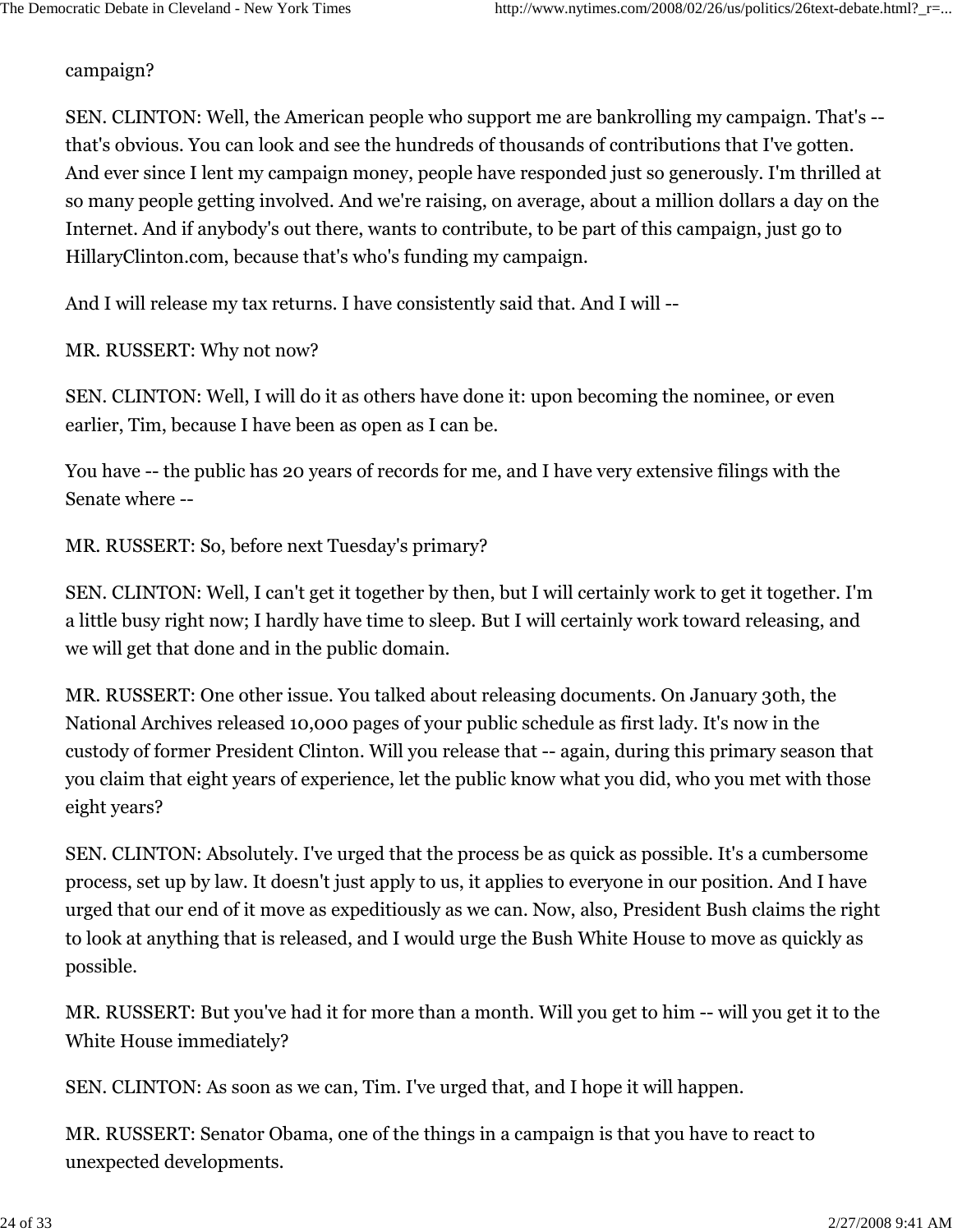On Sunday, the headline in your hometown paper, Chicago Tribune: "Louis Farrakhan Backs Obama for President at Nation of Islam Convention in Chicago." Do you accept the support of Louis Farrakhan?

SEN. OBAMA: You know, I have been very clear in my denunciation of Minister Farrakhan's anti-Semitic comments. I think that they are unacceptable and reprehensible. I did not solicit this support. He expressed pride in an African-American who seems to be bringing the country together. I obviously can't censor him, but it is not support that I sought. And we're not doing anything, I assure you, formally or informally with Minister Farrakhan.

MR. RUSSERT: Do you reject his support?

SEN. OBAMA: Well, Tim, you know, I can't say to somebody that he can't say that he thinks I'm a good guy. (Laughter.) You know, I -- you know, I -- I have been very clear in my denunciations of him and his past statements, and I think that indicates to the American people what my stance is on those comments.

MR. RUSSERT: The problem some voters may have is, as you know, Reverend Farrakhan called Judaism "gutter religion."

OBAMA: Tim, I think -- I am very familiar with his record, as are the American people. That's why I have consistently denounced it.

This is not something new. This is something that -- I live in Chicago. He lives in Chicago. I've been very clear, in terms of me believing that what he has said is reprehensible and inappropriate. And I have consistently distanced myself from him.

RUSSERT: The title of one of your books, "Audacity of Hope," you acknowledge you got from a sermon from Reverend Jeremiah Wright, the head of the Trinity United Church. He said that Louis Farrakhan "epitomizes greatness."

He said that he went to Libya in 1984 with Louis Farrakhan to visit with Moammar Gadhafi and that, when your political opponents found out about that, quote, "your Jewish support would dry up quicker than a snowball in Hell."

RUSSERT: What do you do to assure Jewish-Americans that, whether it's Farrakhan's support or the activities of Reverend Jeremiah Wright, your pastor, you are consistent with issues regarding Israel and not in any way suggesting that Farrakhan epitomizes greatness?

OBAMA: Tim, I have some of the strongest support from the Jewish community in my hometown of Chicago and in this presidential campaign. And the reason is because I have been a stalwart friend of Israel's. I think they are one of our most important allies in the region, and I think that their security is sacrosanct, and that the United States is in a special relationship with them, as is true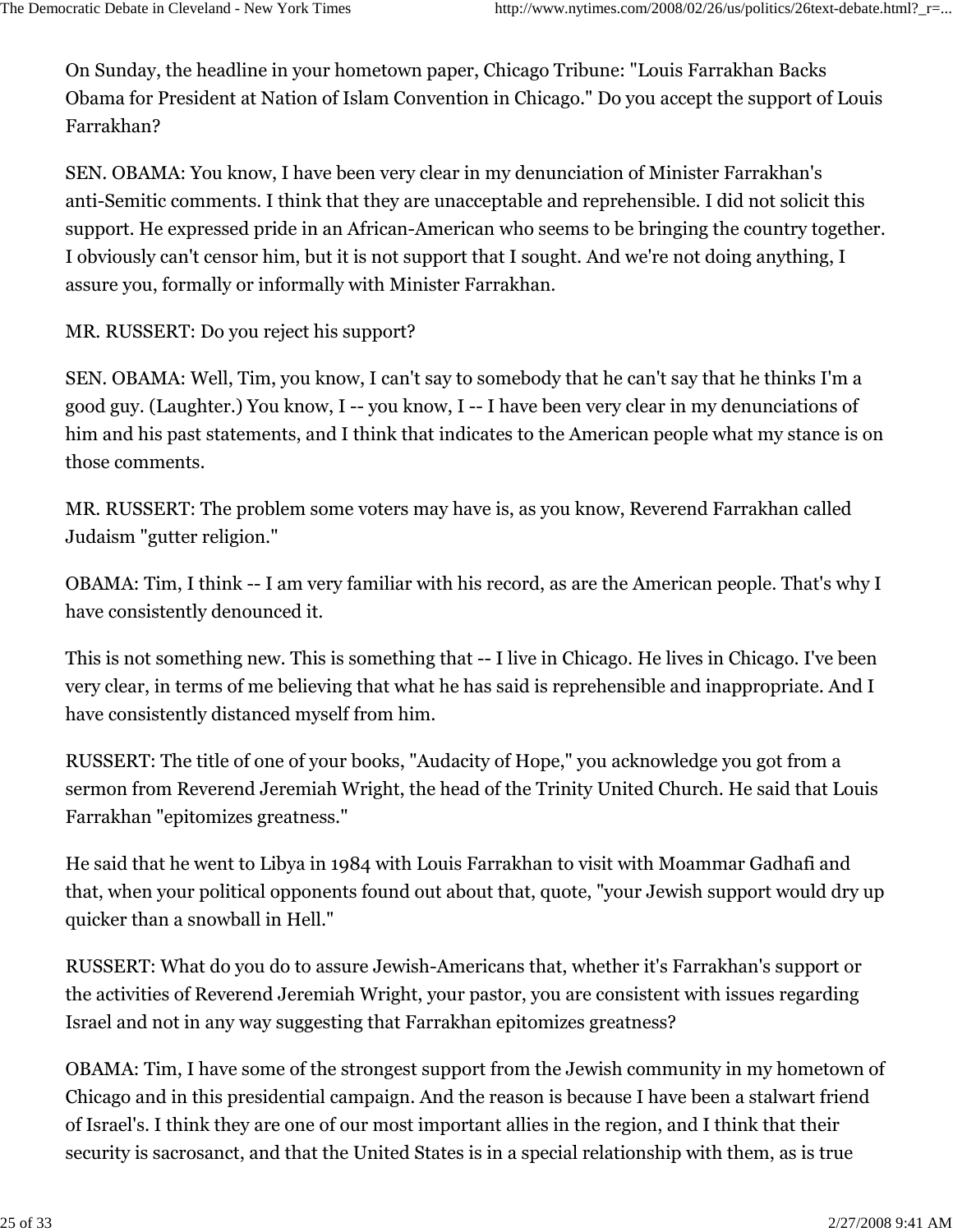with my relationship with the Jewish community.

And the reason that I have such strong support is because they know that not only would I not tolerate anti-Semitism in any form, but also because of the fact that what I want to do is rebuild what I consider to be a historic relationship between the African-American community and the Jewish community.

You know, I would not be sitting here were it not for a whole host of Jewish Americans, who supported the civil rights movement and helped to ensure that justice was served in the South. And that coalition has frayed over time around a whole host of issues, and part of my task in this process is making sure that those lines of communication and understanding are reopened.

But, you know, the reason that I have such strong support in the Jewish community and have historically -- it was true in my U.S. Senate campaign and it's true in this presidency -- is because the people who know me best know that I consistently have not only befriended the Jewish community, not only have I been strong on Israel, but, more importantly, I've been willing to speak out even when it is not comfortable.

When I was -- just last point I would make -- when I was giving -- had the honor of giving a sermon at Ebenezer Baptist Church in conjunction with Martin Luther King's birthday in front of a large African-American audience, I specifically spoke out against anti- Semitism within the African-American community. And that's what gives people confidence that I will continue to do that when I'm president of the United States.

# WILLIAMS: Senator...

CLINTON: I just want to add something here, because I faced a similar situation when I ran for the Senate in 2000 in New York. And in New York, there are more than the two parties, Democratic and Republican. And one of the parties at that time, the Independence Patty, was under the control of people who were anti-Semitic, anti- Israel. And I made it very clear that I did not want their support. I rejected it. I said that it would not be anything I would be comfortable with. And it looked as though I might pay a price for that. But I would not be associated with people who said such inflammatory and untrue charges against either Israel or Jewish people in our country.

And, you know, I was willing to take that stand, and, you know, fortunately the people of New York supported me and I won. But at the time, I thought it was more important to stand on principle and to reject the kind of conditions that went with support like that.

RUSSERT: Are you suggesting Senator Obama is not standing on principle?

CLINTON: No. I'm just saying that you asked specifically if he would reject it. And there's a difference between denouncing and rejecting. And I think when it comes to this sort of, you know, inflammatory -- I have no doubt that everything that Barack just said is absolutely sincere. But I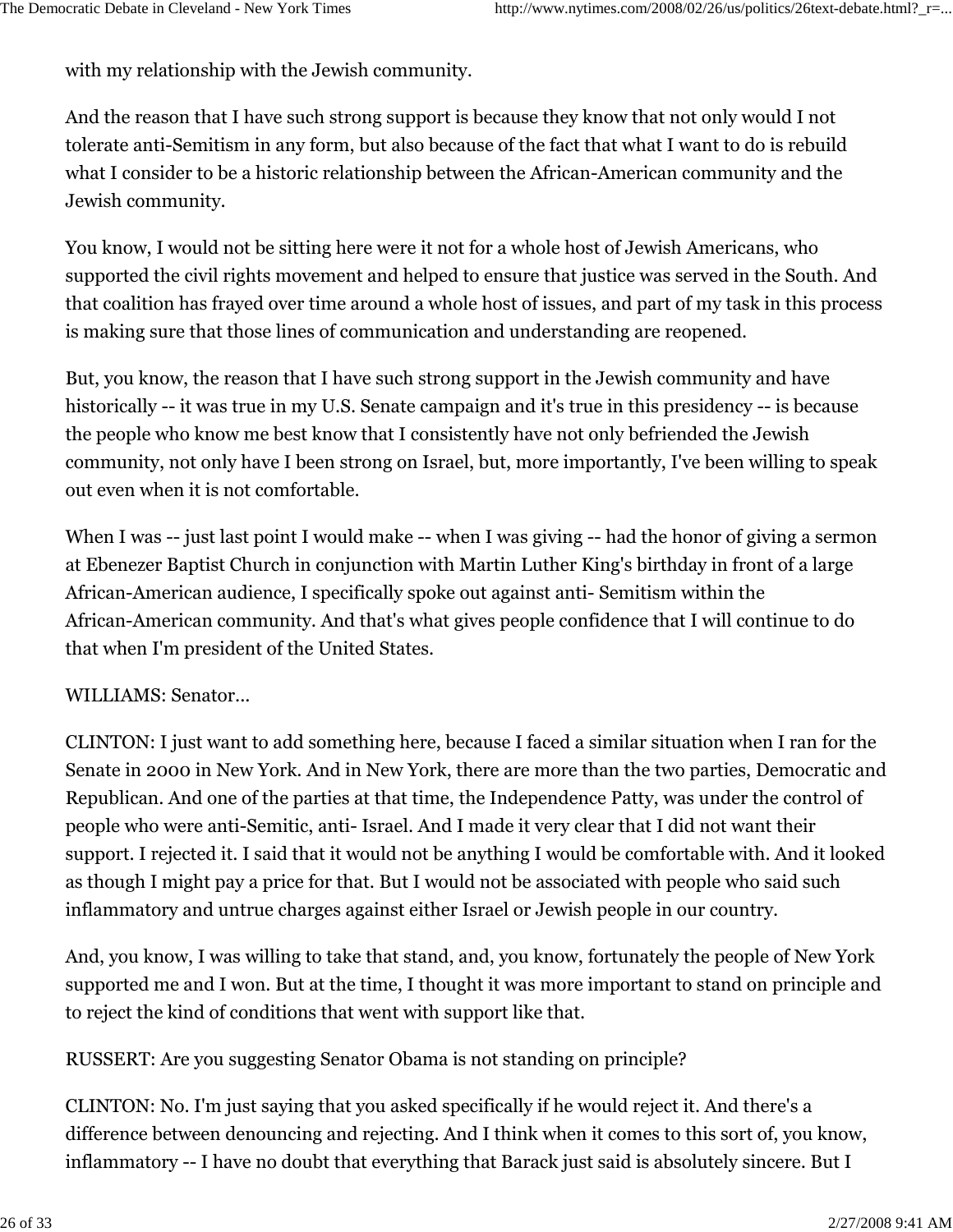just think, we've got to be even stronger. We cannot let anyone in any way say these things because of the implications that they have, which can be so far reaching.

OBAMA: Tim, I have to say I don't see a difference between denouncing and rejecting. There's no formal offer of help from Minister Farrakhan that would involve me rejecting it. But if the word "reject" Senator Clinton feels is stronger than the word "denounce," then I'm happy to concede the point, and I would reject and denounce.

CLINTON: Good. Good. Excellent.

### (APPLAUSE)

WILLIAMS: Rare audience outburst on the agreement over rejecting and renouncing.

We're going to take advantage of this opportunity to take the second of our limited breaks. We'll be back live from Cleveland right after this.

### (COMMERCIAL BREAK)

WILLIAMS: We are back from Cleveland State University. We continue with our debate.

The question beginning this segment is for you, Senator Obama.

The National Journal rates your voting record as more liberal than that of Ted Kennedy.

In a general election, going up against a Republican Party, looking for converts, Republicans, independents, how can you run with a more liberal voting record than Ted Kennedy?

OBAMA: Well, first of all, let's take a look at what the National Journal rated us on.

It turned out that Senator Clinton and I had differences on two votes. The first was on an immigration issue, where the question was whether guest workers could come here, work for two years, go back for a year, and then come back and work for another two years, which meant essentially that you were going to have illegal immigrants for a year, because they wouldn't go back, and I thought it was bad policy.

The second -- and this, I think, is telling in terms of how silly these ratings are -- I supported an office of public integrity, an independent office that would be able to monitor ethics investigations in the Senate, because I thought it was important for the public to know that if there were any ethical violations in the Senate, that they weren't being investigated by the Senators themselves, but there was somebody independent who would do it.

This is something that I've tried to push as part of my ethics package.

OBAMA: It was rejected. And according to the National Journal, that position is a liberal position.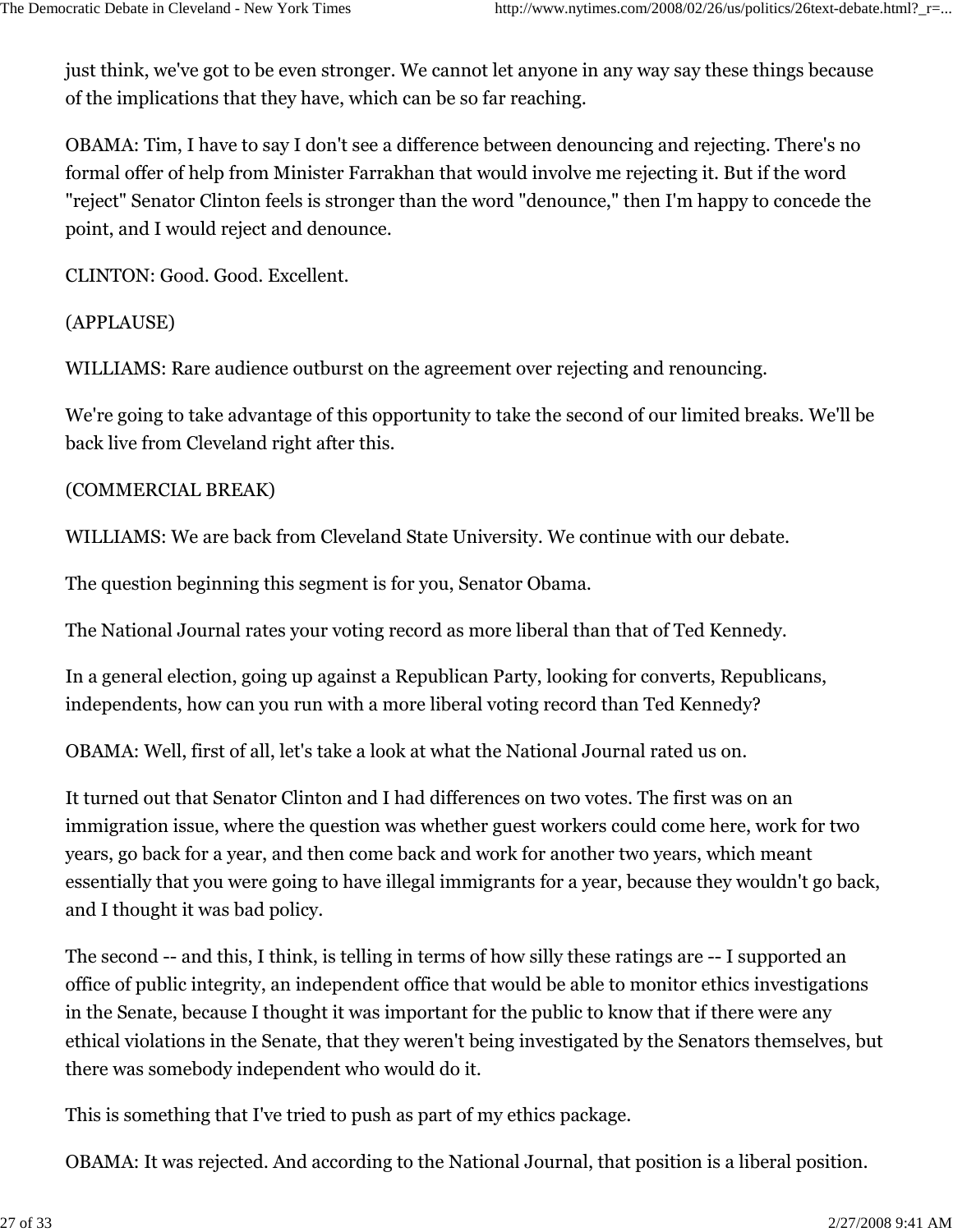Now, I don't think that's a liberal position. I think there are a lot of Republicans and a lot of Independents who would like to make sure that ethic investigations are not conducted by the people who are potentially being investigated. So the categories don't make sense.

And part of the reason I think a lot of people have been puzzled, why is it that Senator Obama's campaign, the supposed liberal, is attracting more Independent votes than any other candidate in the Democratic primary, and Republican votes as well, and then people are scratching their head? It's because people don't want to go back to those old categories of what's liberal and what's conservative.

They want to see who is making sense, who's fighting for them, who's going to go after the special interests, who is going to champion the issues of health care and making college affordable, and making sure that we have a foreign policy that makes sense? That's what I've been doing, and that's why, you know, the proof is in the pudding. We've been attracting more Independent and Republican support than anybody else, and that's why every poll shows that right now I beat John McCain in a match-up in the general election.

WILLIAMS: Let's go from domestic to foreign affairs and Tim Russert.

RUSSERT: Before the primary on Tuesday, on Sunday, March 2, there's an election in Russia for the successor to President Putin. What can you tell me about the man who's going to be Mr. Putin's successor?

CLINTON: Well, I can tell you that he's a hand-picked successor, that he is someone who is obviously being installed by Putin, who Putin can control, who has very little independence, the best we know. You know, there's a lot of information still to be acquired. That the so-called opposition was basically run out of the political opportunity to wage a campaign against Putin's hand-picked successor, and the so-called leading opposition figure spends most of his time praising Putin. So this is a clever but transparent way for Putin to hold on to power, and it raises serious issues about how we're going to deal with Russia going forward.

I have been very critical of the Bush administration for what I believe to have been an incoherent policy toward Russia. And with the reassertion of Russia's role in Europe, with some of the mischief that they seem to be causing in supporting Iran's nuclear ambitions, for example, it's imperative that we begin to have a more realistic and effective strategy toward Russia. But I have no doubt, as president, even though technically the meetings may be with the man who is labeled as president, the decisions will be made by Putin.

RUSSERT: Who will it be? Do you know his name?

CLINTON: Medvedev -- whatever.

RUSSERT: Yes.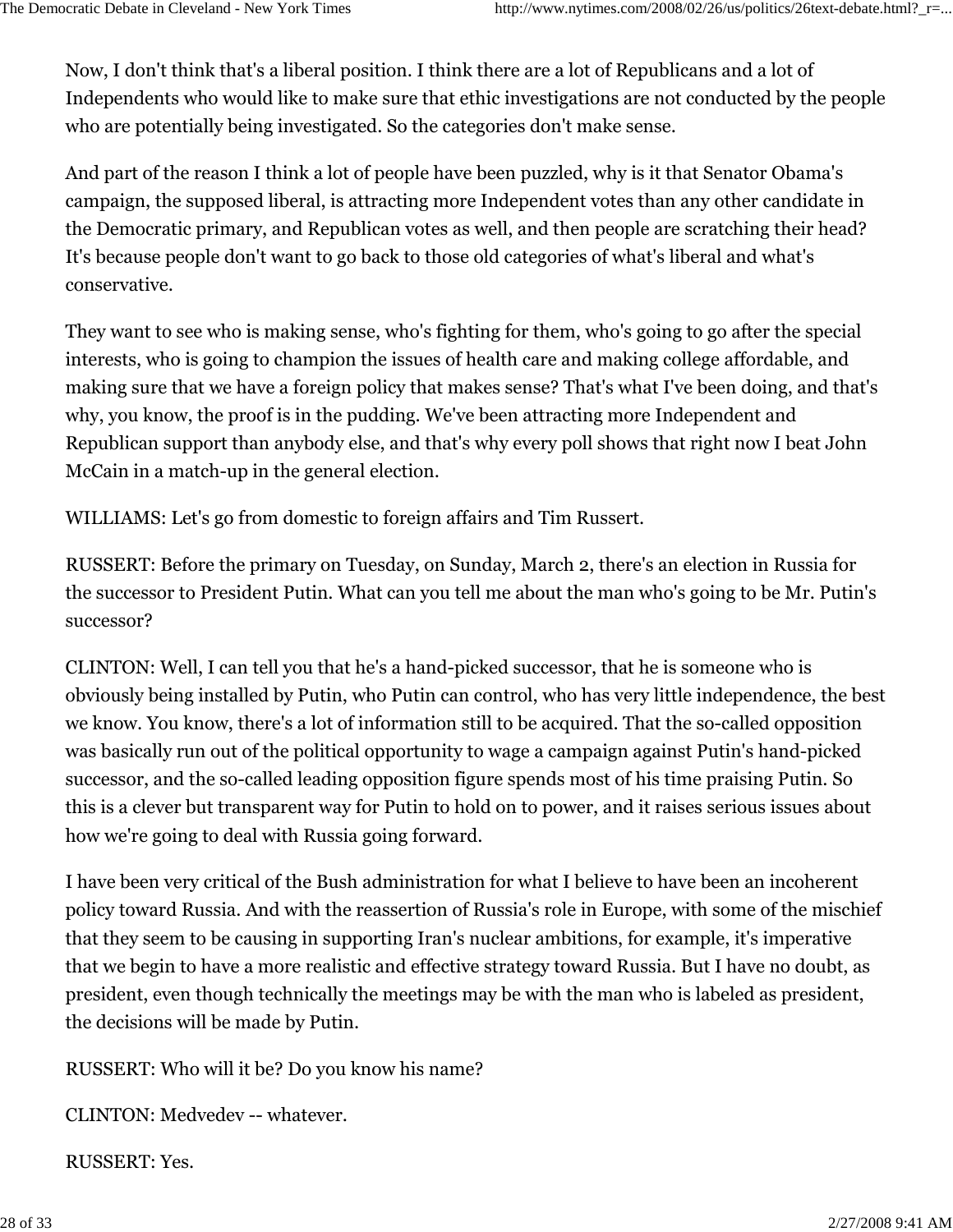CLINTON: Yes.

RUSSERT: Senator Obama, do you know anything about him?

OBAMA: Well, I think Senator Clinton speaks accurately about him. He is somebody who was hand-picked by Putin. Putin has been very clear that he will continue to have the strongest hand in Russia in terms of running the government. And, you know, it looks -- just think back to the beginning of President Bush's administration when he said -- you know, he met with Putin, looked into his eyes and saw his soul, and figured he could do business with him.

He then proceeded to neglect our relationship with Russia at a time when Putin was strangling any opposition in the country when he was consolidating power, rattling sabers against his European neighbors, as well as satellites of the former Soviet Union. And so we did not send a signal to Mr. Putin that, in fact, we were going to be serious about issues like human rights, issues like international cooperation that were critical to us. That is something that we have to change.

RUSSERT: He's 42 years old, he's a former law professor. He is Mr. Putin's campaign manager. He is going to be the new president of Russia. And if he says to the Russian troops, you know what, why don't you go help Serbia retake Kosovo, what does President Obama do?

OBAMA: Well, I think that we work with the international community that has also recognized Kosovo, and state that that's unacceptable. But, fortunately, we have a strong international structure anchored in NATO to deal with this issue.

We don't have to work in isolation. And this is an area where I think that the Clinton administration deserves a lot of credit, is, you know, the way in which they put together a coalition that has functioned.

OBAMA: It has not been perfect, but it saved lives. And we created a situation in which not only Kosovo, but other parts of the former Yugoslavia at least have the potential to over time build democracies and enter into the broader European community.

But, you know, be very clear: We have recognized the country of Kosovo as an independent, sovereign nation, as has Great Britain and many other countries in the region. And I think that that carries with it, then, certain obligations to ensure that they are not invaded.

RUSSERT: Before you go, each of you have talked about your careers in public service. Looking back through them, is there any words or vote that you'd like to take back?

Senator Clinton?

CLINTON: Well, obviously, I've said many times that, although my vote on the 2002 authorization regarding Iraq was a sincere vote, I would not have voted that way again.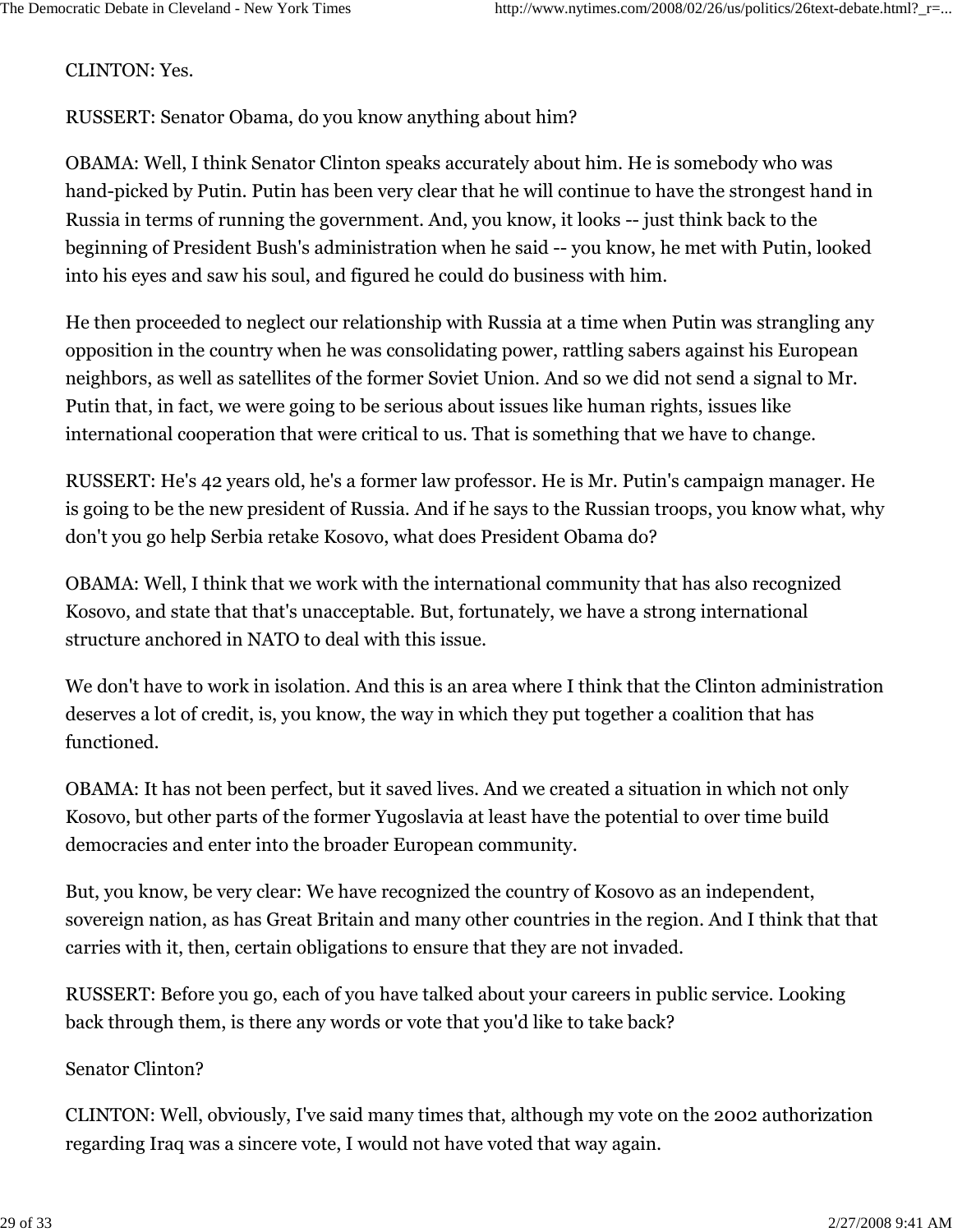I would certainly, as president, never have taken us to war in Iraq. And I regret deeply that President Bush waged a preemptive war, which I warned against and said I disagreed with.

But I think that this election has to be about the future. It has to be about what we will do now, how we will deal with what we're going to inherit.

You know, we've just been talking about Russia. We could have gone around the world. We could have gone to Latin America and talked about, you know, the retreat from democracy. We could have talked about Africa and the failure to end the genocide in Darfur.

We could have gone on to talk about the challenge that China faces and the Middle East, which is deteriorating under the pressures of Hamas, Hezbollah, and the interference that is putting Israel's security at stake.

We could have done an entire program, Tim, on what we will inherit from George Bush.

And what I believe is that my experience and my unique qualifications on both ends of Pennsylvania Avenue equip me to handle with the problems of today and tomorrow and to be prepared to make those tough decisions in dealing with Putin and others, because we have so much work to do, and we don't have much time to try to make up for our losses.

RUSSERT: But to be clear, you'd like to have your vote back?

CLINTON: Absolutely. I've said that many times.

RUSSERT: Senator Obama, any statements or vote you'd like to take back?

OBAMA: Well, you know, when I first arrived in the Senate that first year, we had a situation surrounding Terri Schiavo. And I remember how we adjourned with a unanimous agreement that eventually allowed Congress to interject itself into that decisionmaking process of the families.

It wasn't something I was comfortable with, but it was not something that I stood on the floor and stopped. And I think that was a mistake, and I think the American people understood that that was a mistake. And as a constitutional law professor, I knew better.

And so that's an example I think of where inaction...

RUSSERT: This is the young woman with the feeding tube...

OBAMA: That's exactly right.

RUSSERT: ... and the family disagreed as to whether it should be removed or not.

OBAMA: And I think that's an example of inaction, and sometimes that can be as costly as action.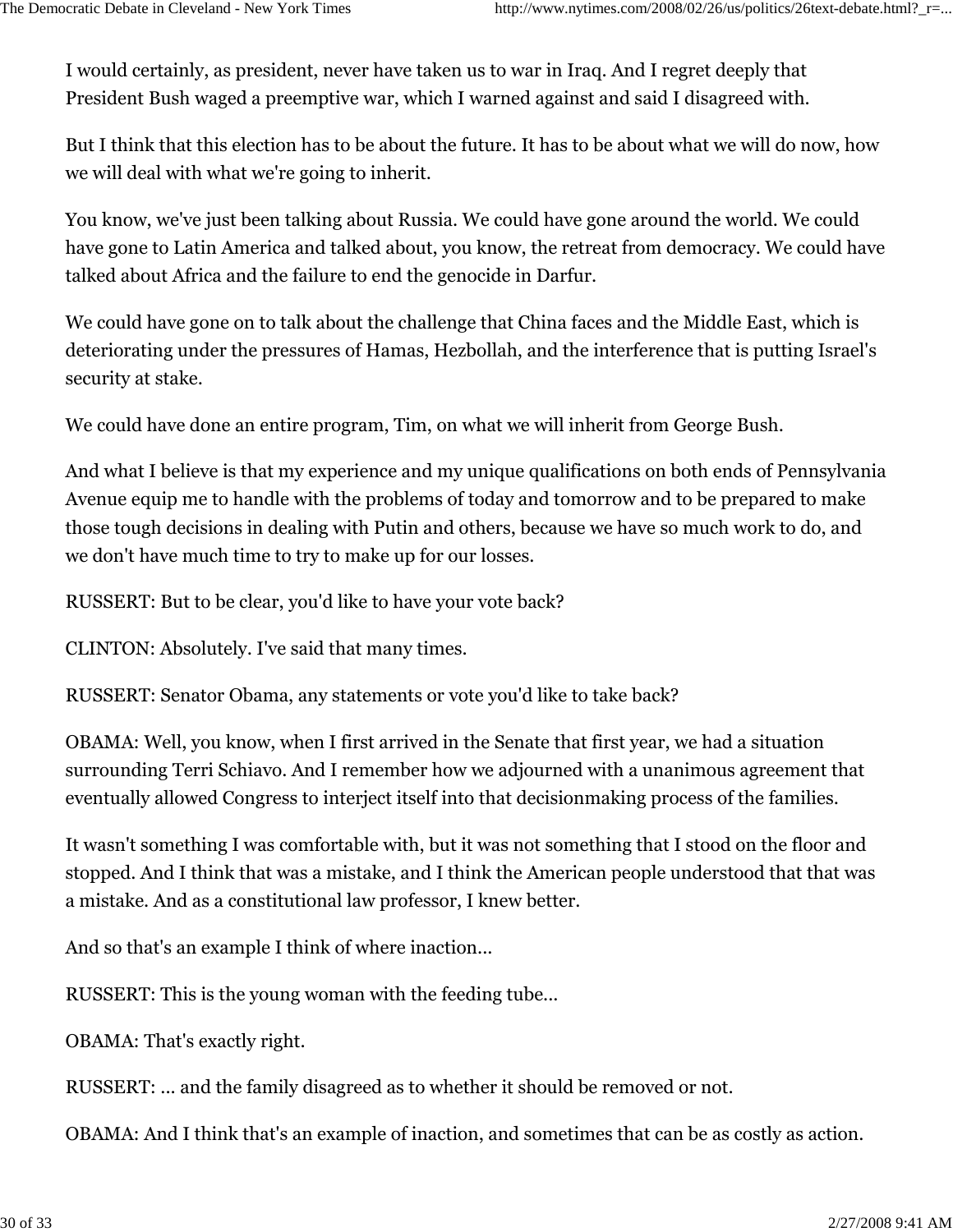But let me say this, since we're wrapping up this debate. We have gone through 20 debates now. And, you know, there is still a lot of fight going on in this contest, and we've got four coming up, and maybe more after that.

But the one thing I'm absolutely clear about is Senator Clinton has campaigned magnificently. She is an outstanding public servant. And I'm very proud to have been campaigning with her.

And part of what I think both of us are interested in, regardless of who wins the nomination, is actually delivering for the American people.

You know, there is a vanity aspect and ambition aspect to politics. But when you spend as much time as Senator Clinton and I have spent around the country, and you hear heartbreaking story after heartbreaking story, and you realize that people's expectations are so modest.

You know, they're not looking for government to solve all of their problems. They just want a little bit of a hand-up to keep them in their homes if they're about to be foreclosed upon, or to make sure their kids can go to college to live out the American dream.

You know, it is absolutely critical that we change how business is done in Washington and we remind ourselves of what government is supposed to be about.

And, you know, I have a lot of confidence that whoever ends up being the nominee that the Democratic standard-bearer will try to restore that sense of public service to our government. That's why I think we're both running, and I'm very pleased that I've had this opportunity to run with Senator Clinton.

RUSSERT: But the voters can only choose one, Brian.

RUSSERT: And I think you have a question.

WILLIAMS: Well, we don't have such thing in our format as a closing statement, but I am going to ask a closing and fundamental question of you both. And I'll ask it of you fist, Senator Obama.

What is the fundamental question you believe Senator Clinton must answer along the way to the voters here in Ohio and in Texas, and for that matter across the country, in order to prove her worthiness as the nominee? And then we will ask the same question of Senator Clinton.

OBAMA: I have to say, Brian, I think she is -- she would be worthy as a nominee. Now, I think I'd be better. Otherwise, I wouldn't be running. But there's no doubt that Senator Clinton is qualified and capable and would be a much better president than John McCain, who I respect and I honor his service to this country, but essentially has tethered himself to the failed policies of George Bush over the last seven years.

On economics, he wants to continue tax cuts to the wealthy that we can't afford, and on foreign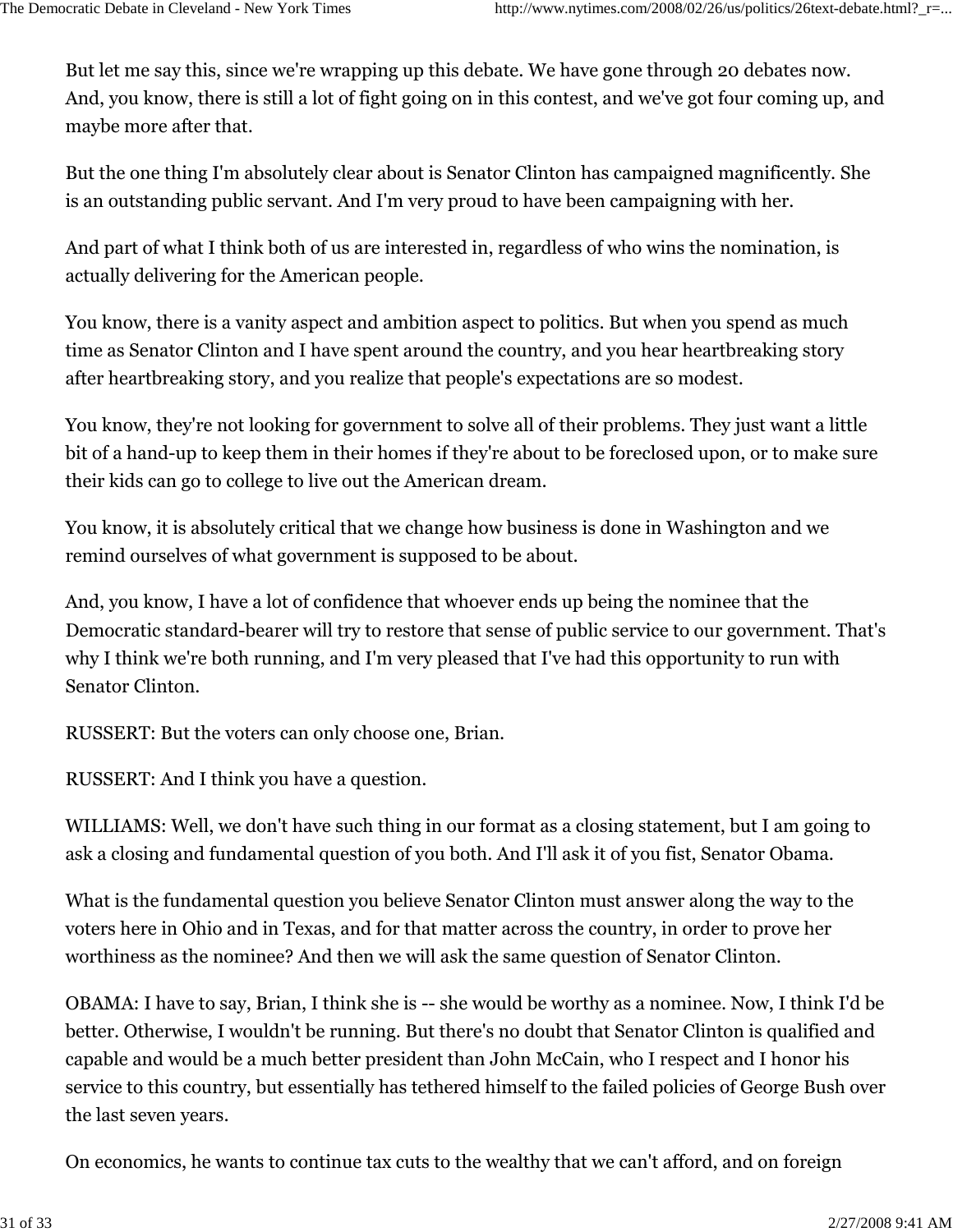policy he wants to continue a war that not only can we not afford in terms of money, but we can't afford in terms of lives and is not making us more safe. We can't afford it in terms of strategy.

So I don't think that Senator Clinton has to answer a question as to whether she's capable of being president or our standard bearer.

I will say this, that the reason I think I'm better as the nominee is that I can bring this country together I think in a unique way, across divisions of race, religion, region. And that is what's going to be required in order for us to actually deliver on the issues that both Senator Clinton and I care so much about.

And I also think I have a track record, starting from the days I moved to Chicago as a community organizer, when I was in my 20s, on through my work in state government, on through my work as a United States senator, I think I bring a unique bias in favor of opening up government, pushing back special interests, making government more accountable so that the American people can have confidence that their voice is being heard.

Those are things -- those are qualities that I bring to this race, and I hope that the people of Ohio, Texas, Rhode Island and Vermont decide that those are qualities that they need in the next president of the United States.

WILLIAMS: Senator Clinton, same question, and that is again -- is there a fundamental question Senator Obama must answer to the voters in this state and others as to his worthiness?

CLINTON: Well, Brian, there isn't any doubt that, you know, both of us feel strongly about our country, that we bring enormous energy and commitment to this race and would bring that to the general election and to the White House.

As I said last week, you know, it's been an honor to campaign. I still intend to do everything I can to win, but it has been an honor, because it has been a campaign that is history making.

You know, obviously I am thrilled to be running, to be the first woman president, which I think would be a sea change in our country and around the world, and would give enormous...

#### (APPLAUSE)

... you know, enormous hope and, you know, a real challenge to the way things have been done, and who gets to do them, and what the rules are.

So I feel that either one of us will make history.

The question that I have been posing is, who can actually change the country? And I do believe that my experience over 35 years in the private sector as well as the public and the not-for-profit sector, gives me an understanding and an insight into how best to make the changes that we all know we